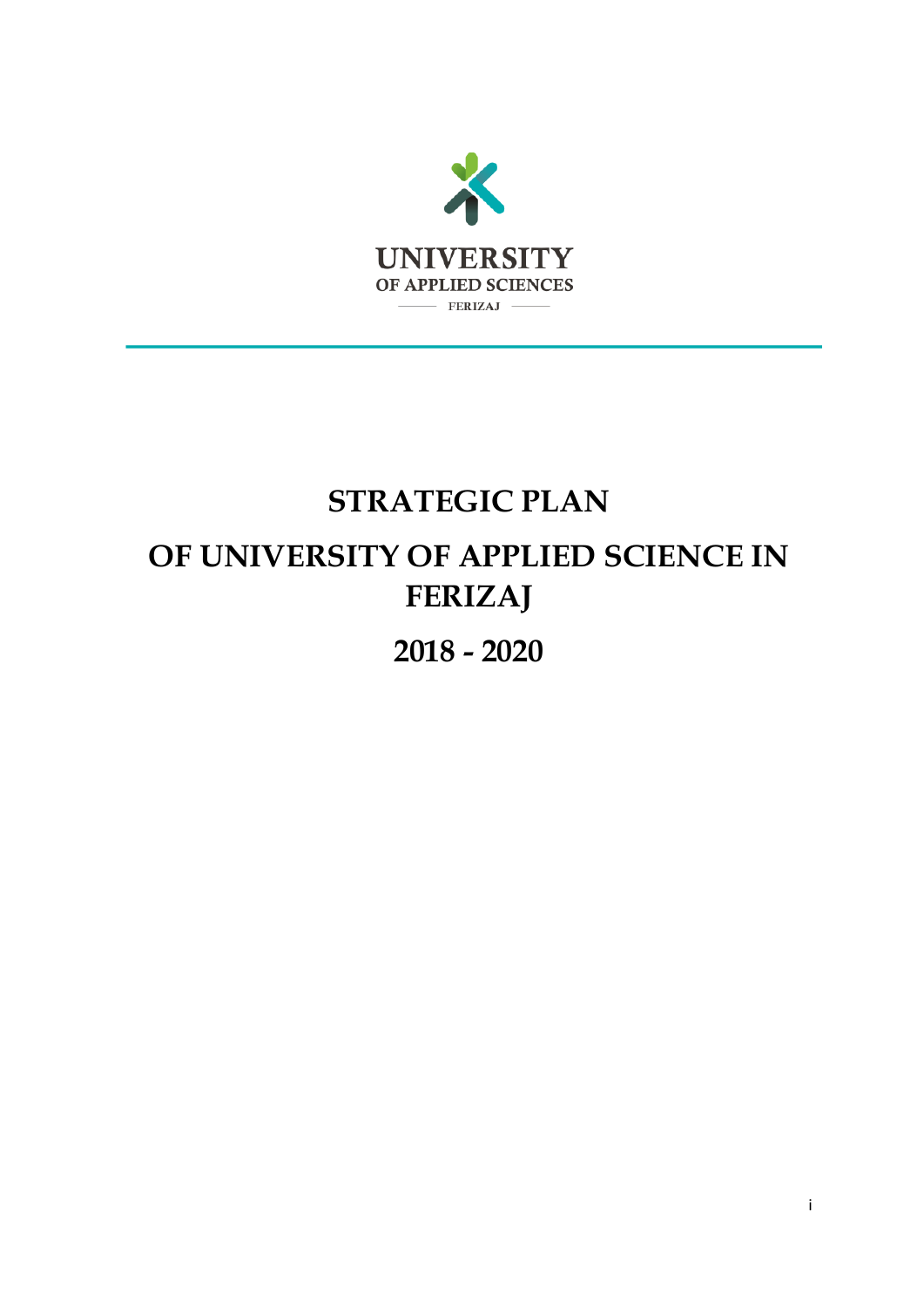# <span id="page-1-0"></span>**CONTENT**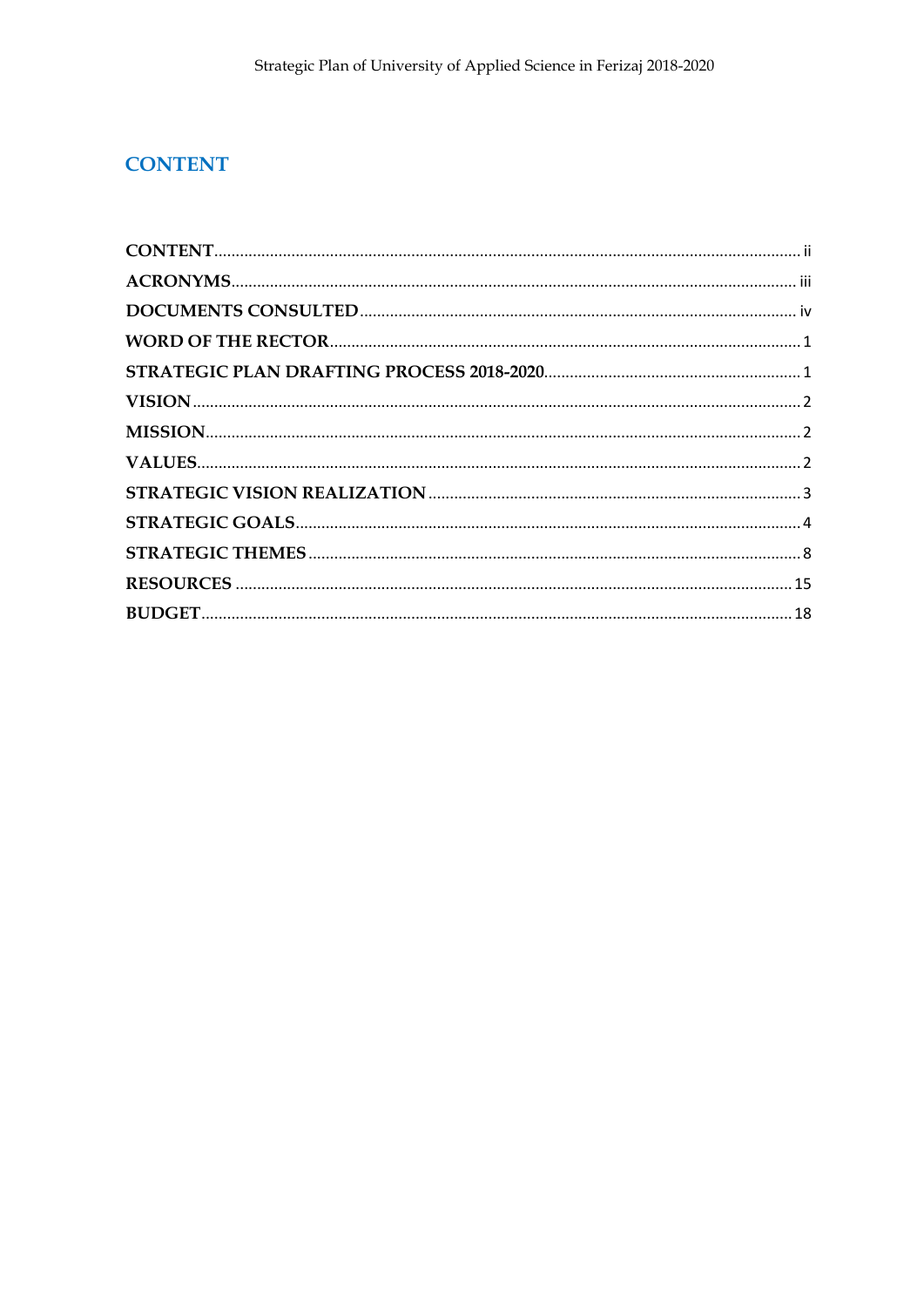# <span id="page-2-0"></span>**ACRONYMS**

- UASF University of Applied Science in Ferizaj
- MEST Ministry of Education, Science and Technology
- SP Students Parliament
- KPI Key Performance Indicator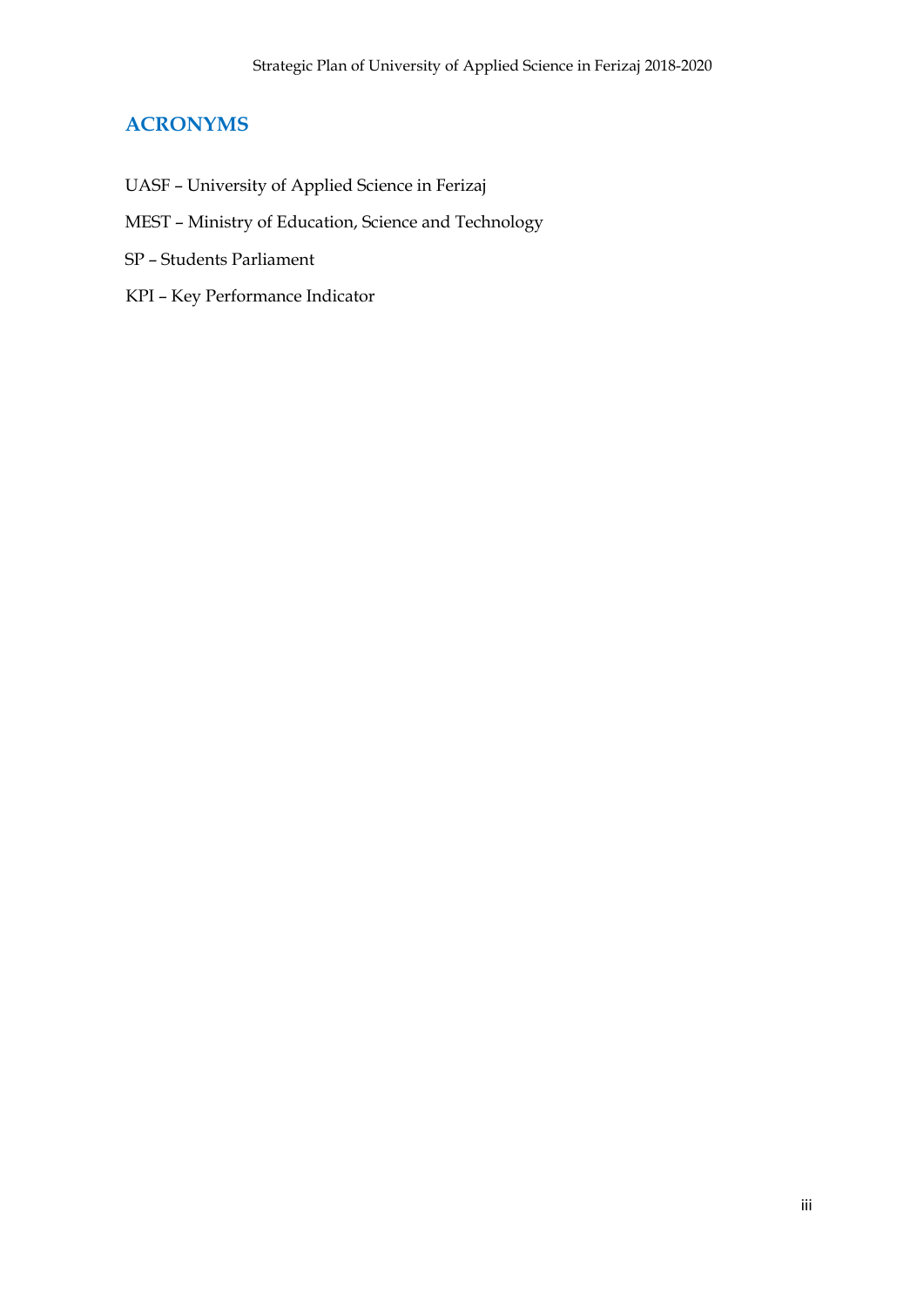# <span id="page-3-0"></span>**DOCUMENTS CONSULTED**

Law on Higher Education of the Republic of Kosovo, 2010;

Kosovo Education Strategic Plan, 2017 - 2021;

Provisional Statute of the University of Applied Sciences in Ferizaj;

Feasibility Study for the Establishment of the University of Applied Sciences of Kosovo, 2015;

University of Edinburgh Strategic Plan, 2012 - 2016;

James Medison University Strategic Plan, 2014 – 2020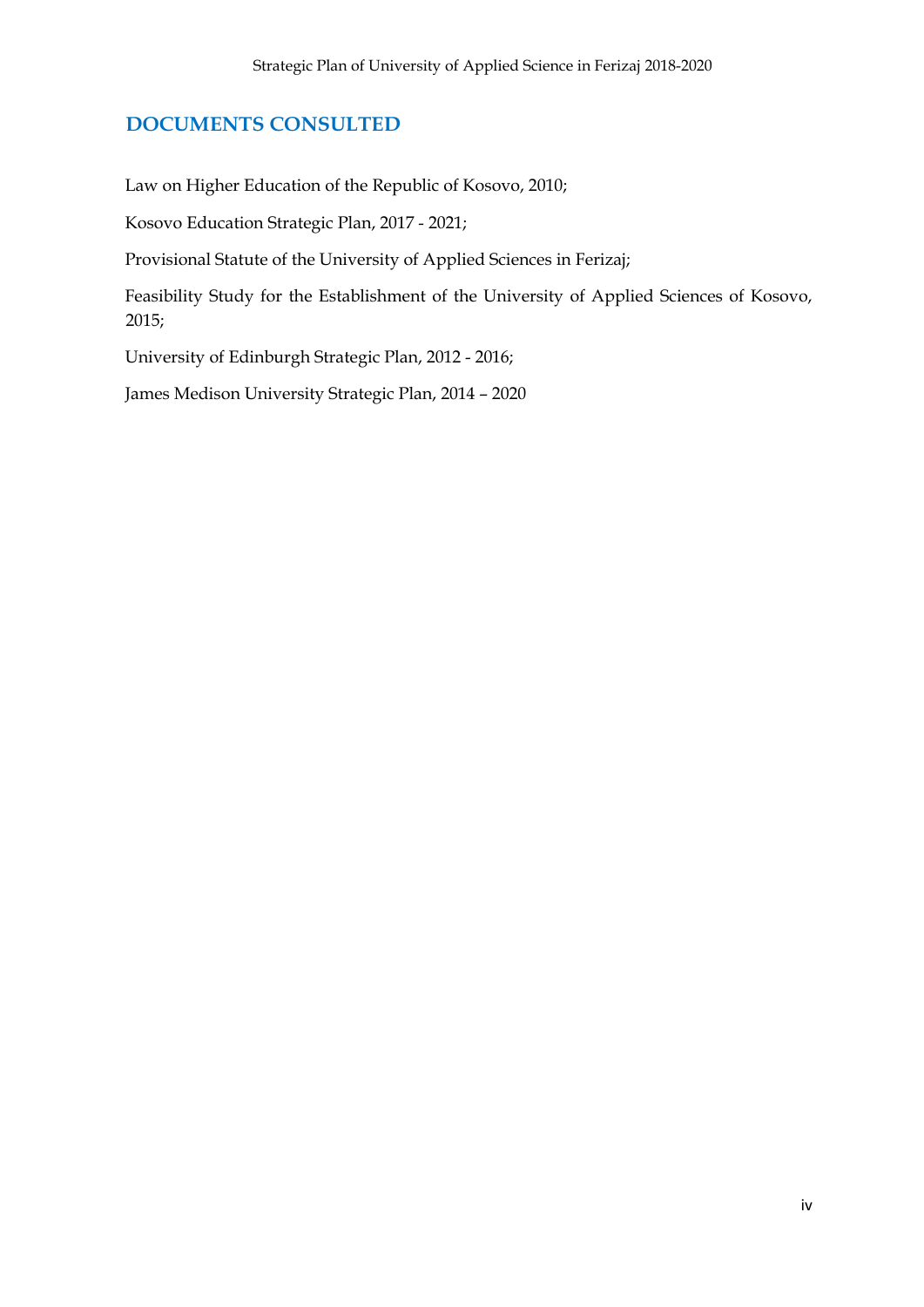# <span id="page-4-0"></span>**A WORD FROM THE RECTOR**

The University of Applied Sciences in Ferizaj is the only public education institution in Kosovo specialized in applied sciences, with the aim to provide practice and labor marketoriented education. This fact not only makes USAF a favorite institution for young Kosovars, but it also enhances responsibilities and obligations of the institution to provide quality services that meets the needs of students, the local and regional community and above all businesses, as very important UASF stakeholders.

Although young as a university, the tradition of academic and scientific work in Ferizaj dates back to 1976, when the Assembly of Kosovo by Decision 692-2 established the Center for Higher Education.

The growing number of students, with a relatively small number of programs (four bachelor programs in total), increases the challenges and responsibilities of UASF for continuous development, and to keep the track in order to meet the needs of regional as well as Kosovo businesses.

Within a very short period since its establishment, UASF has built a good partnership with more than 40 businesses, and signed cooperation agreements. Also, during this time UASF has started cooperation and signing of agreements with many international universities. UASF is beneficiary of two Erasmus + capacity building projects, as well as three student and staff mobility projects within the Erasmus + project.

Following analysis of the needs during the preparation of the feasibility study for the establishment of the UASF, and the latest analysis within the UASF, the document "Strategic Plan of the University of Applied Sciences in Ferizaj 2018-2020" has been developed, which over the next three years will address the quality improvement issues across all UASF services.

This Strategy identifies and addresses the measures and instruments that UASF, as the newest higher education institution in Kosovo, should take so that academic development will be closely related to the labor market, internationalization, and the needs of society as a whole.

The management of the UASF is committed to implement this strategy, to achieve comparable results at the international level, and to contribute to the socio-economic development of the Republic of Kosovo.

With respect, Prof. Dr. Agron BAJRAKTARI, rector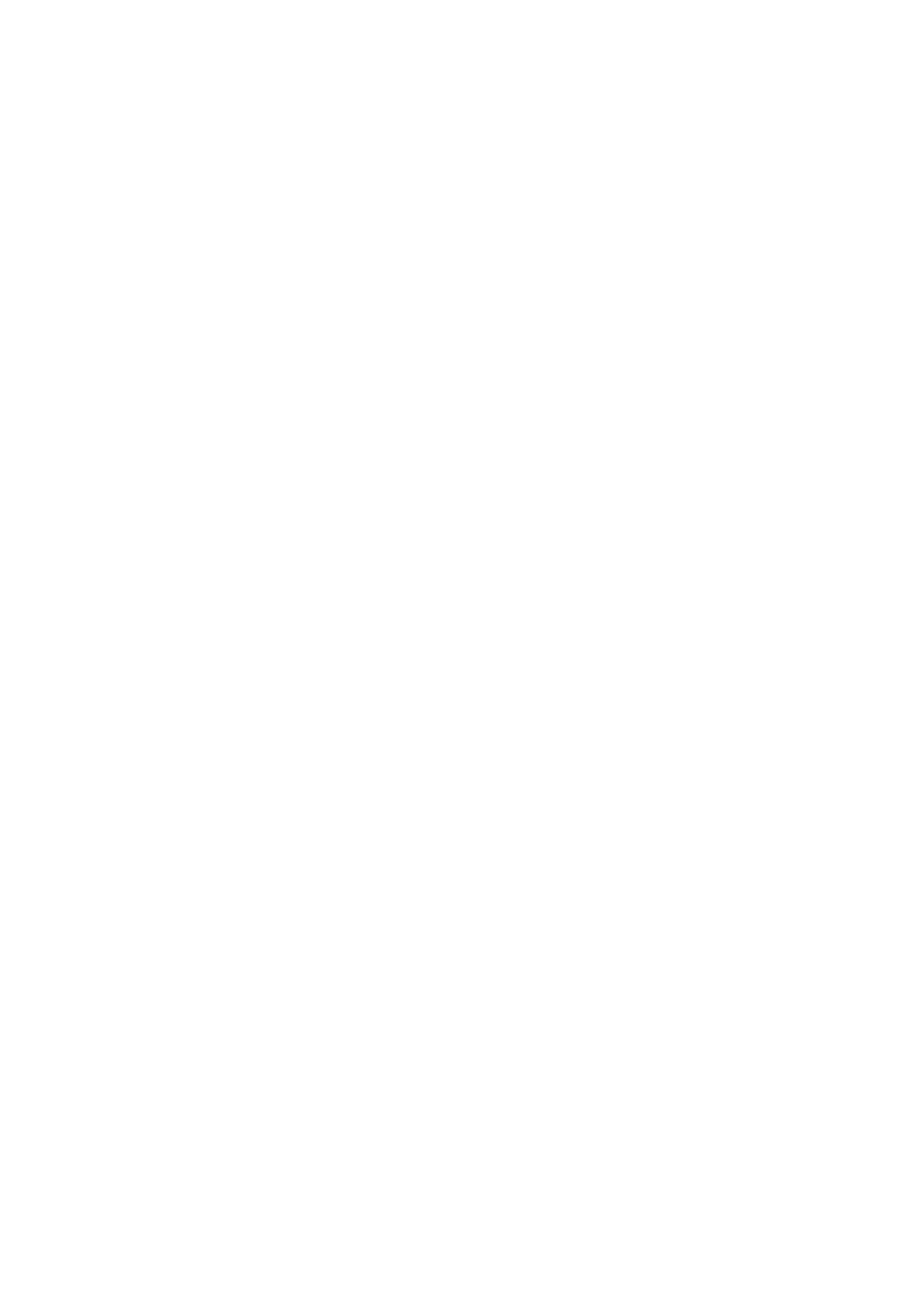# <span id="page-6-0"></span>**STRATEGIC PLAN DRAFTING PROCESS 2018-2020**

At the Governing Council of the UASF, dated 15. 03. 2017, a decision was taken the decision on the drafting of the UASF Strategic Plan 2018-2020 and appointed a Working Group composed of representatives from managerial, academic and administrative staff. All UASF development activities will be guided by this document, and it will also be performance indicators on the basis of annual monitoring and reviewing of the Strategic Plan.

Initially the working group has completed the portfolio of all relevant documentation to support the draft of UASF strategic plan, focusing on MEST's strategic documents for higher education (KESP 2017-2021), strategic documents of the University of Prishtina "Hasan Prishtina" and the University of Gjakova "Haxhi Zeka", international documents on higher education, etc. The working group also used the model of the University of Edinburgh 2012- 2916 Strategic Plan, a plan that has been adapted to the UASF specifications, both in form and structure, as well as in content.

The SWOT method has been used for analysis of the situation at UASF and it is focused on five main areas: 1) Learning and research; 2) International relations 3) Quality assurance; 4) Administration; 4) Finance; 5) Industry and internships. (Appendix A. SWOT Sector Analysis)

The Board at the meeting dated 27.12.2019 decided to review the strategy for the remaining period and appointed a working group consisting of:

| Prof.As.Dr. Samet Dalipi   | Governing Council         | Chairman |
|----------------------------|---------------------------|----------|
| Prof. Bujar Pira           | Management                | Member   |
| Armend Hysa                | Administration            | Member   |
| Prof.As.Dr. Petrit Hasanaj | Academic Staff            | Member   |
| Rinidon Bislimi            | Alumni                    | Member   |
| Donjeta Sadriu             | <b>Student Parliament</b> | Member   |
| Arianit Kastrati           | <b>Industrial Board</b>   | Member   |

The working group held three work meetings and consultative where the Vision, Mission and Values of the University have been reviewed and all strategic and functional (thematic) objectives have been reviewed.

The working group would like to thank all those who in any way contributed to draft the UASF Strategic Plan, hoping that this strategy will further enhance the relationships of the University with businesses and associations of businesses, local and international partners, government institutions as well as other institutions.

Prof.As. Dr. Samet Dalipi Chairman of the Working Group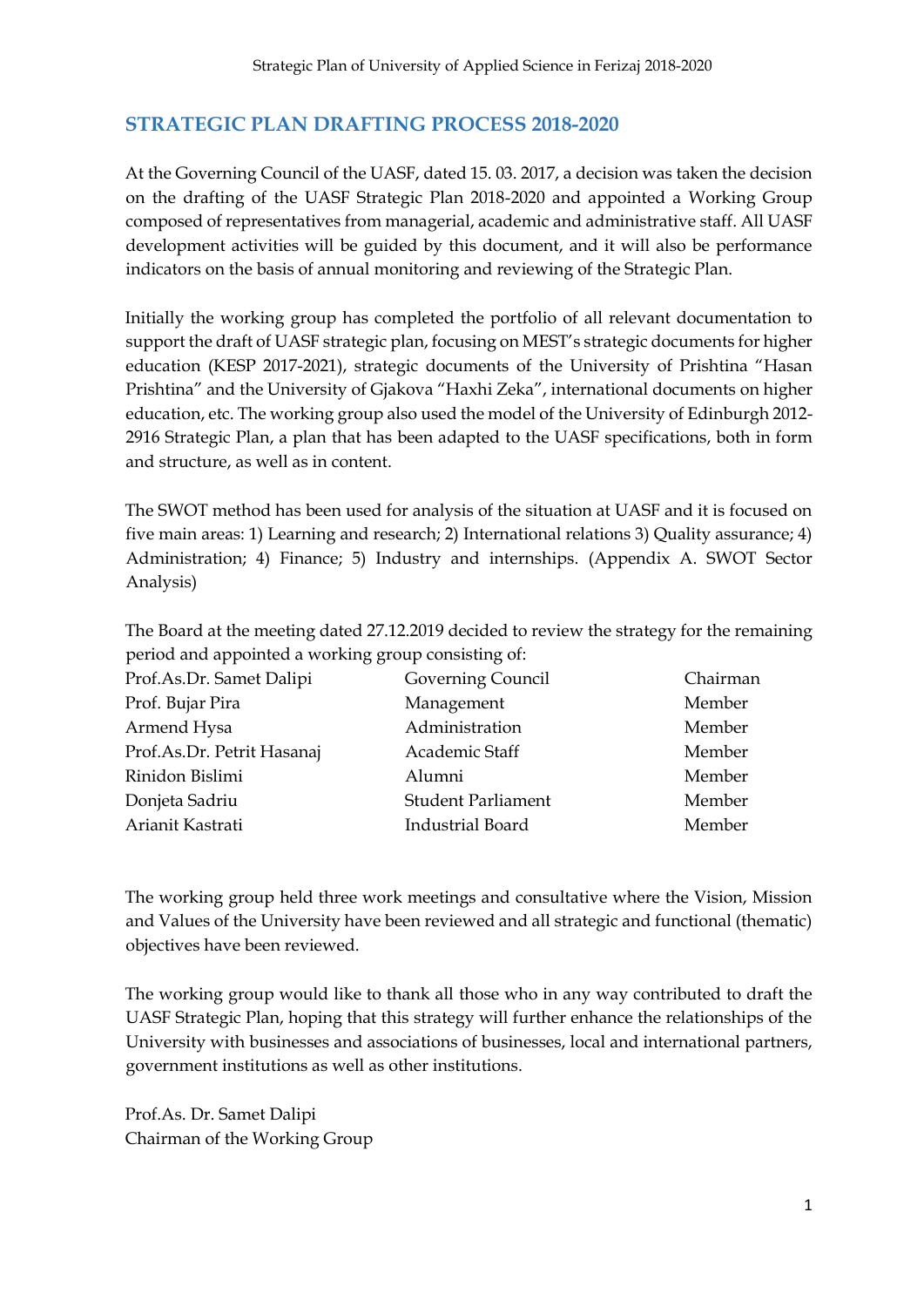# <span id="page-7-0"></span>**VISION**

National model of a modern, innovative university and integrative education, where practice complements theory and develops professional and research skills for the benefit of society.

# <span id="page-7-1"></span>**MISSION**

We are committed to providing quality education to prepare qualified professionals, dedicated researchers and educated and responsible citizens to develop a professional career and lead a productive life.

# <span id="page-7-2"></span>**VALUES**

- **Learning:** the university values education, oriented to employment, it balances theory and practice, focuses on active learning and critical thinking, and fosters responsibility and desire for lifelong learning.
- **Ethics:** the university treats the dignity of each of its members with respect, honesty, equality and integrity, advocating academic freedom.
- **Cooperation:** building partnerships with students, alumni, businesses and industries, local and international government institutions, the Accreditation Agency and the community the University serves.
- **Excellence:** we strive to be perfect and excellence in education, scientific creativity and innovation.
- **•** Diversity: embrace diverse ideas, beliefs, cultures and ethnicities.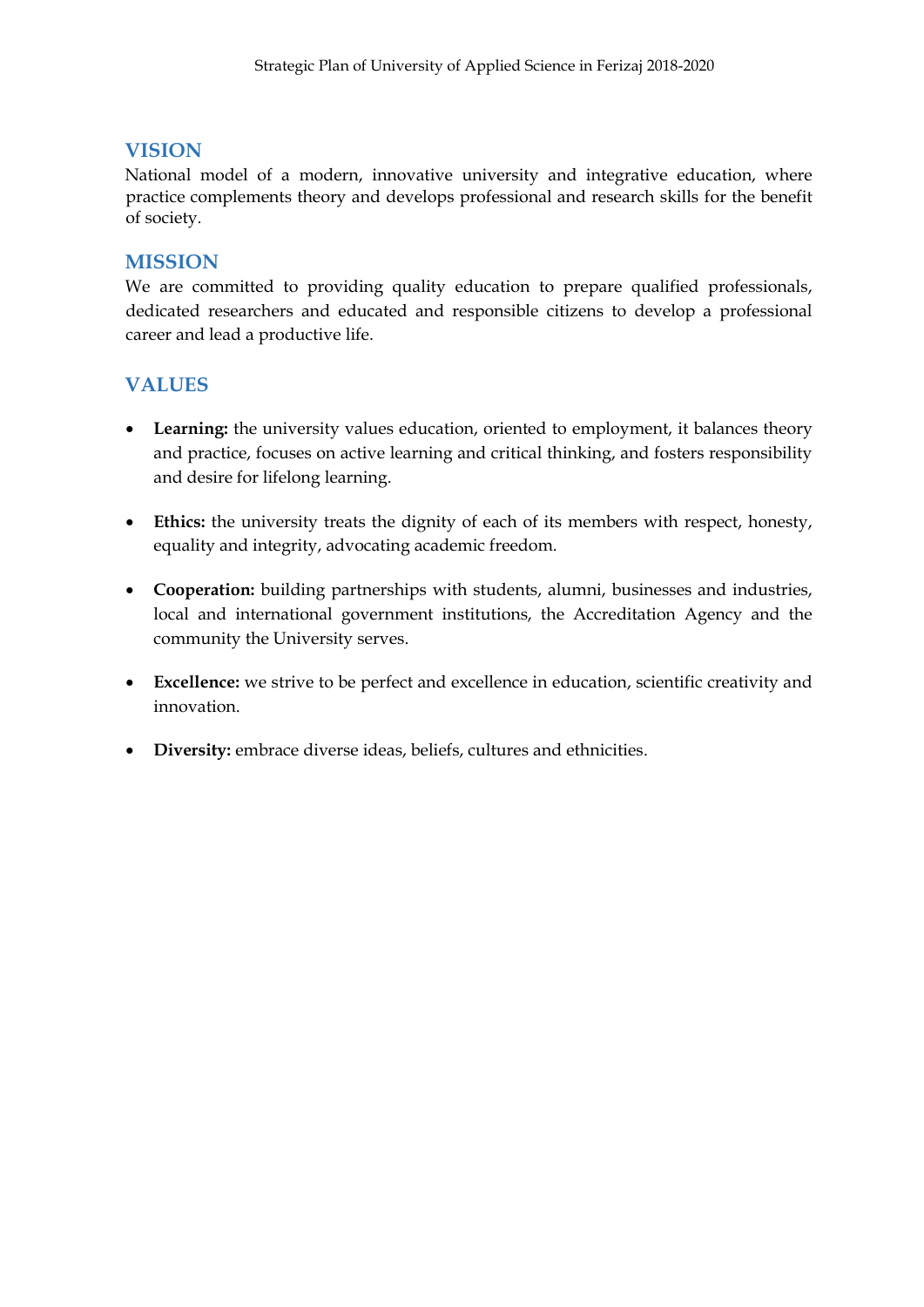# <span id="page-8-0"></span>**STRATEGIC VISION REALIZATION**

|                         | <b>Vision</b>                                          |                                                                                                             |                                    |
|-------------------------|--------------------------------------------------------|-------------------------------------------------------------------------------------------------------------|------------------------------------|
|                         |                                                        |                                                                                                             |                                    |
|                         | <b>Mission</b>                                         |                                                                                                             |                                    |
|                         |                                                        |                                                                                                             |                                    |
| Strategic goals         | <b>Excellence in</b><br>education                      | <b>Excellence</b> in<br>practical work and<br>research                                                      | <b>Excellence in</b><br>innovation |
|                         | Outstanding student<br>experience                      | Internationalization<br>and globalization                                                                   | <b>Quality Assurance</b>           |
| <b>Strategic themes</b> | Providing efficient<br>and quality student<br>services | Partnership and<br>collaboration with<br>industry (institutes,<br>workshops, training<br>centers and labs)) | Equality, ethics and<br>diversity  |
| <b>Resources</b>        | People                                                 | Infrastructure                                                                                              | <b>Budget/Finance</b>              |

Our strategic goals are excellence in education, practical work and research, and innovation. Our six strategic themes guide our approach to achieve these goals. The University's commitment to our Strategic Plan is collective and inclusive: the entire University is responsible for its delivery and achievement.

For each of the strategic goals, the aims, objectives, activities and Key Performance Indicators (KPIs) as well as indicative targets have been identified. The University will monitor and report on the progress against our KPIs and targets annually. The University estimates that over time, the aims and objectives for each of the strategic goals will remain essentially the same, with the strategies, KPIs and targets being modified in response to changes in our operating environment.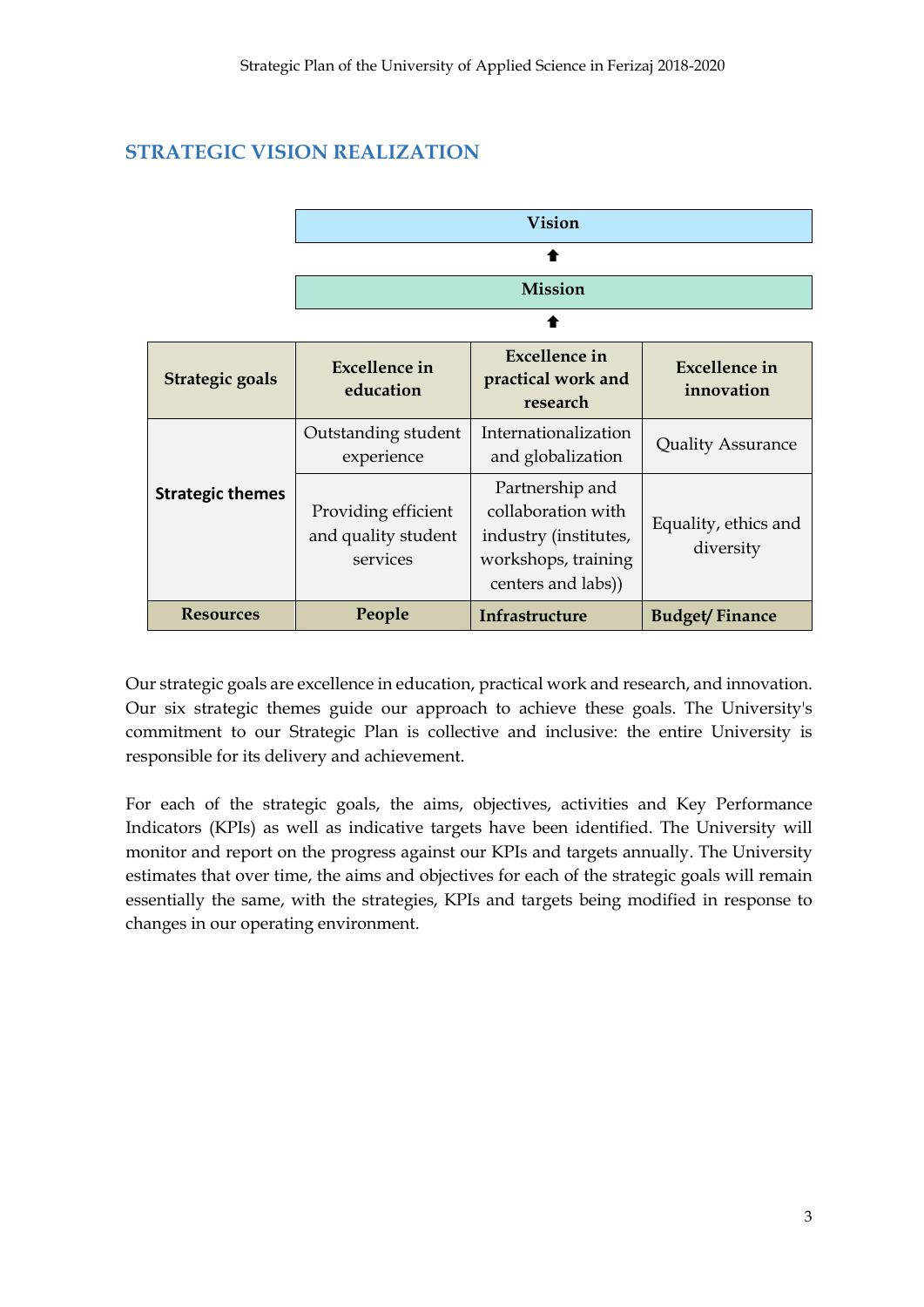# <span id="page-9-0"></span>**STRATEGIC GOALS**

Strategic goals are: excellence in education, practical work, research, and innovation.

## **Excellence in education**

This strategic goal encompasses the quality, depth and relevance of the learning and teaching of our undergraduate and professional students.

#### **Aim**

To stimulate in our students a lifelong thirst for knowledge and learning and to encourage a professional, innovative and independent attitude and an aspiration to achieve success within and beyond the University.

## **Objectives**

To meet our aim we will:

- use our academic, professional, and personal leadership abilities and abilities to support teaching;
- guide and support our students through the development of science and applied / professional degree programs;
- develop each student's capacity to learn by enquiry, through the in-depth study and practice, particularly at Postgraduate level;
- foster a climate in which teaching is highly valued;
- continuously improve the quality of teaching through student centered learning;
- integrate our values into all study programs and equip our students with the skills to compete in the local and global labor market.

#### **Strategies**

We will achieve our objectives by:

- using our new Personal Tutor approach to guide each student's academic plan and educational progress, supporting them to take ownership of their learning and development and to plan for their future career;
- introducing further flexibility in study/teaching patterns, whilst maintaining the integrity and structure of the program, and enabling students to pause their studies at appropriate points then supporting their return;
- motivating and preparing our students to gain an experience abroad as part of their degree, (as vacation work or volunteering), or to or to do internships (based on industry jobs), recognizing the benefits this brings to their educational, personal and career development;
- enabling our undergraduate students to engage in research and in the processes of generation and knowledge exchange, addressing industry problems etc.;
- organizing trainings and workshops for all teachers on new teaching methodologies and practices;
- working with employers, professional bodies, alumni and other stakeholders to ensure our degree programs are responsive to need, producing graduates with socially and economically valuable attributes and expertise;
- enabling our staff to embrace new technologies as part of enhancing the learning experience.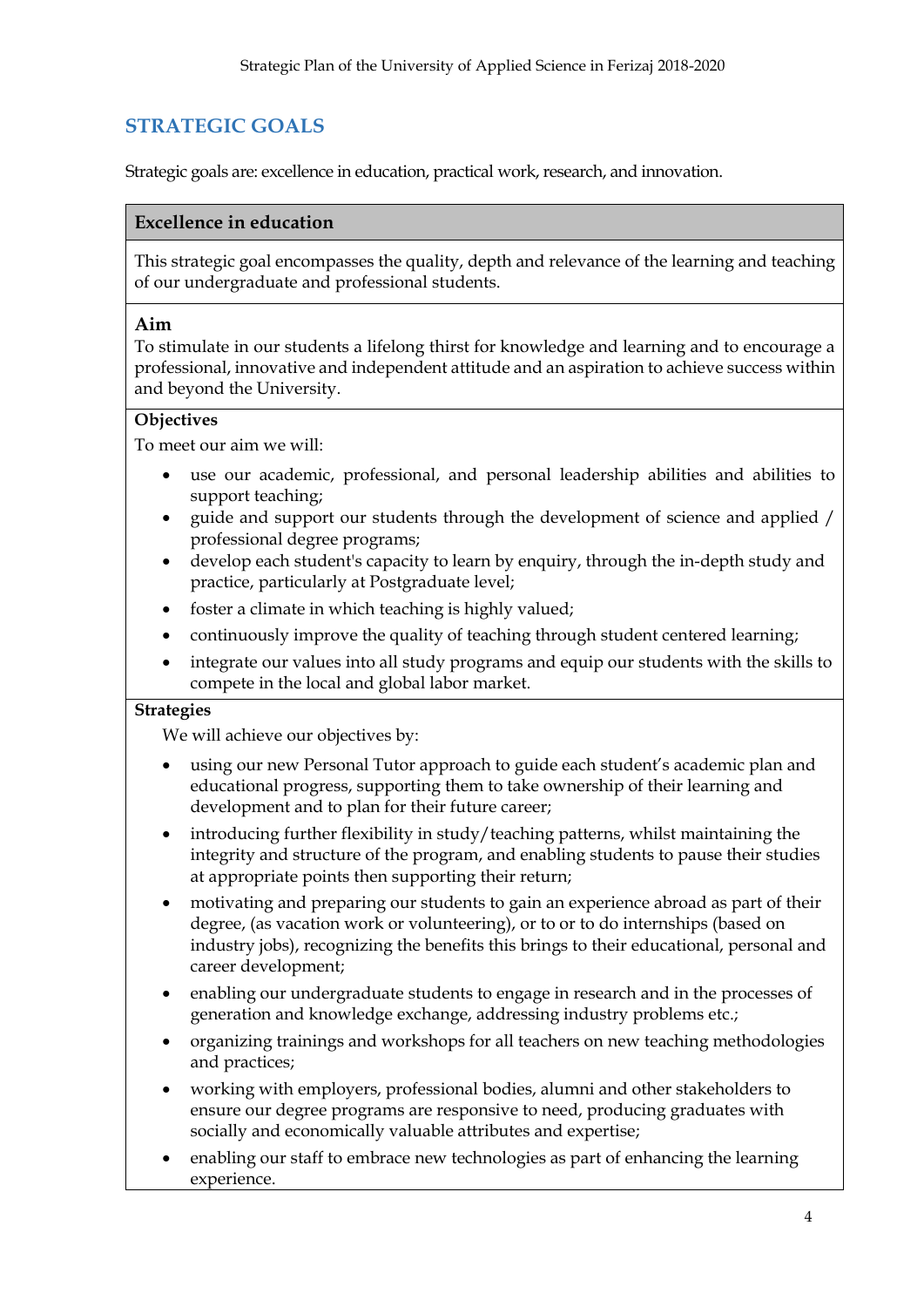#### **KPI**

- Proportion of graduates achieving a successful result (rank, transfer or other award),
- Student employability or easy access to the labor market,
- Student participation in internships in international institutions and enterprises,
- Participation of students, especially master students, in solving industry problems.

# **Targets**

- Increase the number of graduates by 20%
- Increase the number of participants at the UASF job fair by 20%
- Increasing students' interest in participating in internships
- Involve master students in solving at least two industry problems

# **Excellence in practical work and research**

Laboratory work for the needs of scientific research and for the needs of industry and community at large constitutes one of the key pillars with which the UASF aims to make the expected change in the higher education market in the country and beyond. This goal encompasses the breadth and quality of our research and laboratory work involving both staff and students, and in particular postgraduate students.

# **Aim**

To foster a successful and interactive research community that generates ideas and innovations in science, creates new fields of knowledge and makes a difference to the societal, cultural, environmental, health and wealth development of Kosovo.

# **Objectives**

To meet our aim we will:

- pioneer new and emerging areas of research across the boundaries of traditional disciplines;
- open a research and applicative institute to develop scientific research opportunities and apply them in practice;
- generate a cohort of future research leaders;
- financial support for research / scientific activities of academic staff and students.

# **Strategies**

We will achieve our objectives by:

- fostering new approaches to cross-disciplinary research, including encouraging outstanding international/global research collaborations;
- shaping and securing strategic partnerships with business community for funding research and practical work;
- positioning ourselves to compete successfully for funding from Europe and beyond, such as Horizon 2020, and supporting our staff to be successful consortium leaders;
- generating scholarships and fellowships;
- raising the profile of our research activity and expertise, both internally and at the international level, utilizing laboratory infrastructure at the University;
- equipped the University's laboratory with state-of-the-art laboratory equipment to support research and practical work as well as support various commercial activities for the needs of Kosovo businesses and society at large.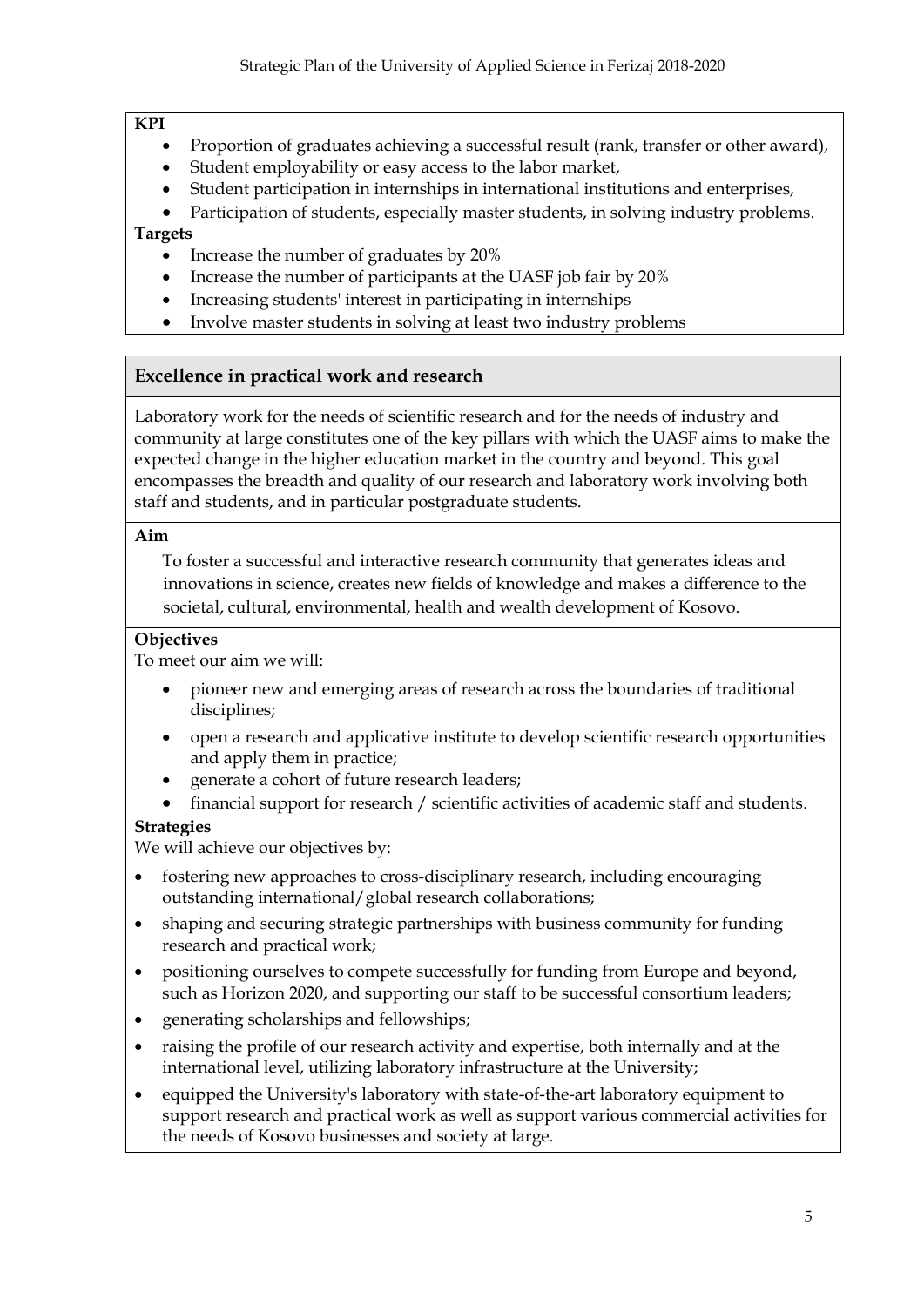#### **KPI**

- Number of research papers of academic staff and university students published in international journals as co-authors;
- Participation in various international conferences, where practical knowledge will be displayed, through various researches;
- Upgrading University rankings to Webometrics universities rankings;
- Successful organization of international conferences;
- Deepening the collaboration between teachers and students in their research work.

# **Targets**

- Increasing the number of publications in international journals and conferences of academic staff and student papers;
- Establish a university research fund to support the research work of staff and students;
- Establishment of the institute and reference laboratory center in Kosovo and the region;
- Organize at least one conference in cooperation with international institutions, universities by 2020;
- At least five joint research between students and teachers and at least two joint publications.

# **Excellence in innovation**

Our well-established routes for knowledge exchange include publications arising from research and the knowledge and skills our graduates take with them when they finish studies. This goal, which we believe distinguishes us from all other universities, will be business collaboration and innovation. Further detail on the wider impact of our innovation and cooperation with businesses is provided in the sections Collaboration with industry (institutes, workshops and labs).

# **Aim**

To ensure our knowledge, ideas, skills and expertise are transformed into advice and opinion, innovation, intellectual property, enterprise and university wealth.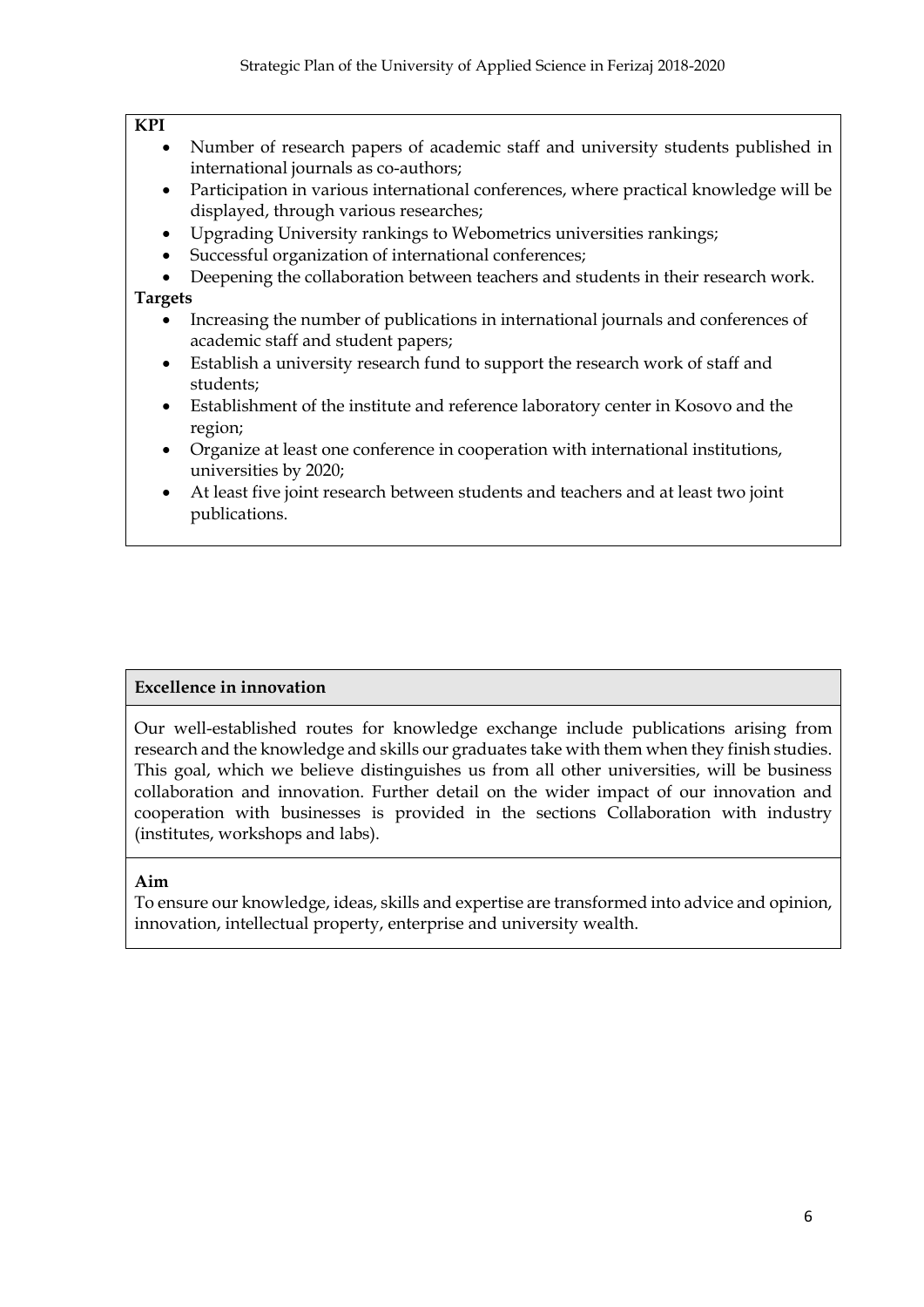# **Objectives**

To meet our aim we will:

- stimulate innovation and seek out novel applications in science, benefiting the local economy and increasing our profile, at the same time own source revenues;
- identify the best means of turning ideas from students and staff into commercial reality;
- consolidate our reputation as a partner of choice for businesses and as an institutional academic leader in Kosovo in cooperation with industry;
- maximize financial and wider benefits arising from knowledge exchange and practices in industry;
- increase our impact on culture, health and wellbeing of local and national community.

# **Strategies**

We will achieve our objectives by:

- inspiring students and staff to acquire and use their entrepreneurial and management skills;
- stimulating students and staff to engage with the public and relevant stakeholders in industry, policy and practice as part of their research, with a focus on impacts and identifying future research requirements;
- fostering innovative staff exchange with industry, cultural institutions and public service providers;
- capitalizing on intellectual property;
- working with other Kosovo universities to simplify engagement with industry, while maintaining our leadership in relationships with industry;
- extending our range of continuing personal and professional development programs;
- engaging in a professional, ethical and coordinated way with both commercial and non-commercial partners;
- fostering links with the business and financial community to support innovation and our commercialization activities.

#### **KPI**

- Number of innovations, patents, licenses and formation of new companies.
- Number of new products designed by students and academic staff
- Active participation of businesses members of industrial board in meetings
- Realization of own source revenues from commercial activities

# **Targets**

- Develop at least five innovative products or services for local businesses.
- At least 50% of industrial board members attend regular meetings
- 25% of university own source revenues are generated from commercial activities

Note: UASF possesses the infrastructure to enable the installation of various industrial-scale laboratory equipment.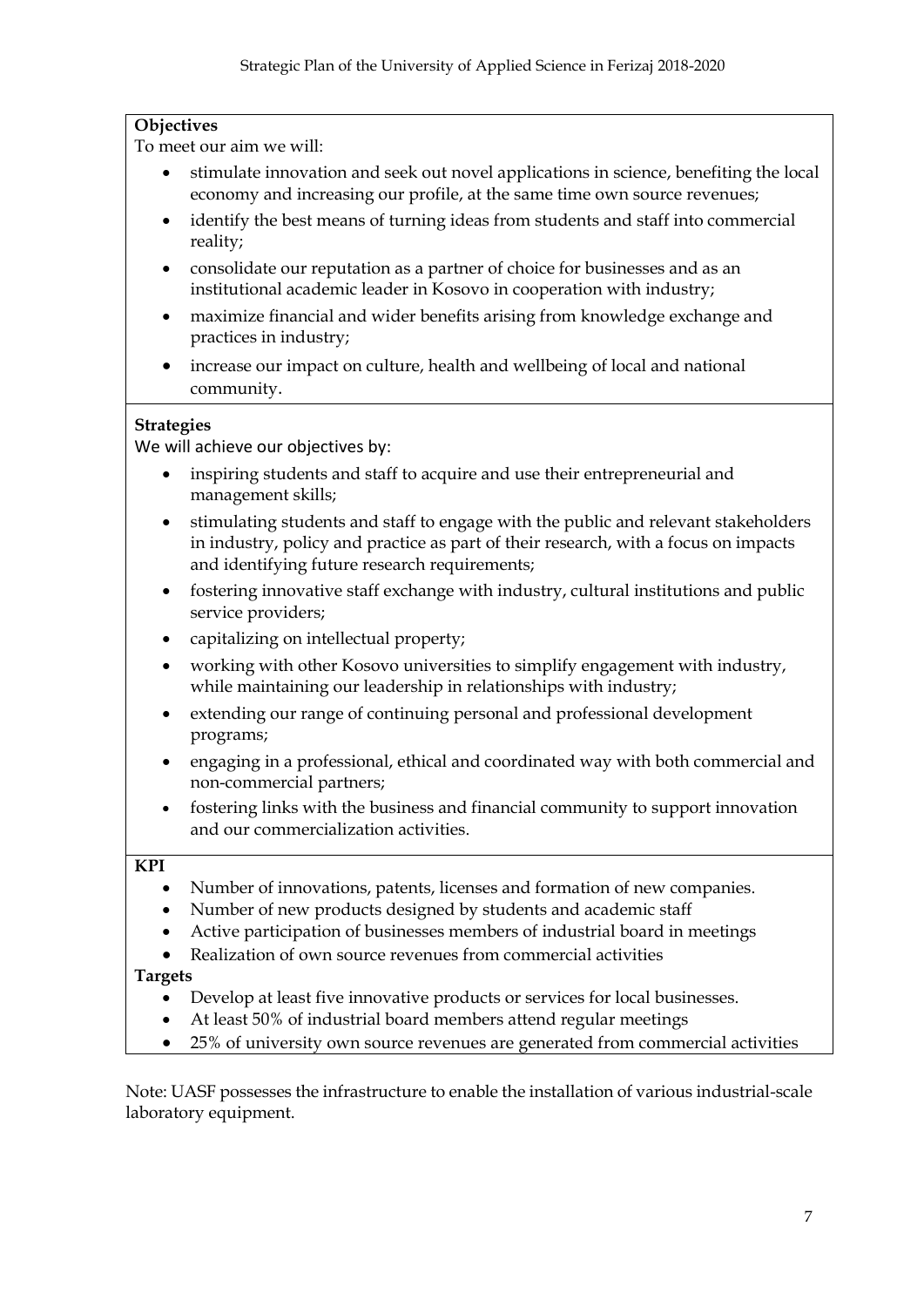# <span id="page-13-0"></span>**STRATEGIC THEMES**

Our approach to the achievement of our strategic goals is shaped by our six strategic themes

## **Outstanding student experience**

This strategic theme builds on our Excellence in education strategic goal, covering some of the opportunities available to our students and the support we provide, which contribute towards our students' outstanding experience.

#### **Aim**

To create the opportunities for our students to have an exceptional and distinctive experience which prepares them to have a good relationship with University during and beyond their studies.

#### **Objectives**

To meet our aim we will:

- combine our recognized teaching excellence with an outstanding student experience both within and outside on-campus
- foster in our students and alumni a real sense of belonging to University;
- enhance the student experience by involving them in decision-making in all matters pertaining to them, such as: forms of instruction, student services, student activities, etc.;
- promote student health, wellbeing and safety;
- equip our graduates with the expertise and graduate attributes they need to achieve their full potential in work and society;
- increase the interaction between alumni and the University as a tool for the development of study programs.

#### **Strategies**

We will achieve our objectives by:

- ensuring staff have the skills and knowledge to respond effectively to the range of our students' circumstances, experience, expectations and aptitudes
- raising students' awareness and provision of these opportunities, such as study abroad, learning a language or fulfilling student ambassador roles etc.;
- promoting and recognizing students' participation in co- and extra-curricular activities;
- providing inclusive and extensive recreational and sports facilities and supporting our student societies and sports clubs;
- brokering strategic partnerships between University, industry, Alumni and other relevant institutions to enhance continuous professional development;
- improving connectivity and liaison between administration, student support services, Faculties, to better recognize and respond to the needs and expectations of our students, prospective students and Alumni;
- to better know the needs and expectations of students, future students, and Alumni;
- creating lifelong links with alumni, and between the University and the wider business community, which are mutually beneficial, and which bring richness to our student experience.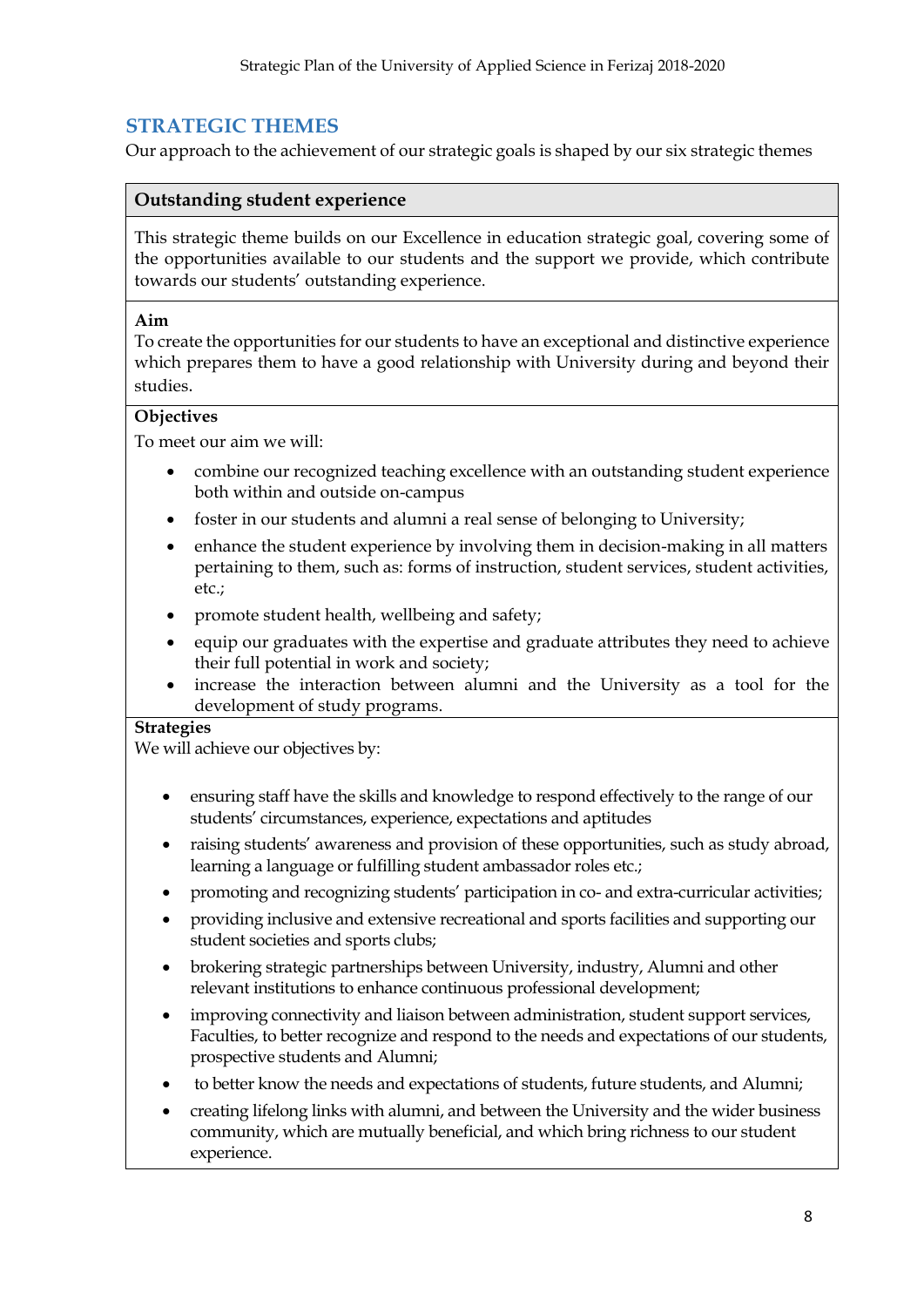Complementing the student experience so that the university-labor market transition is as smooth as possible.

#### **KPI**

- Student satisfaction with university services
- Number of Alumni networks engaged
- Proportion of graduates (undergraduate and postgraduate studies) at the diploma level or further studies.
- The number of university decision-making bodies where students are represented

#### **Targets**

- Increase the percentage of students satisfied with student services and activities.
- Increasing students' interest in studying abroad.
- Student participation in all decision-making bodies

#### **Internationalization and Globalization**

In this strategic theme, we highlight our approach to achieving global impact. This section complements our three strategic goals, but also links with our Outstanding student experience and Quality Assurance.

#### **Aim**

To be international and global in our aspirations with programs and projects that will benefit the university students, staff and society at large.

#### **Objectives**

To meet our aim we will:

- expand internationalization of the university;
- increase our capacity to keep up with international educational and scientific developments
- enhance the international experience of students and staff
- promote global citizenship

#### **Strategies**

We will achieve our objectives by:

- increased number of collaborations with various international universities and institutions;
- including internationalization in all areas of the University;
- including the development of comparable international curricula;
- promoting global citizenship through the mobility of staff and students as well as visiting international lecturers;
- exchange knowledge with international partners promoting innovative approaches to interdisciplinary academic collaboration;
- support and promote the recognition of the value of international mobility, intercultural relations and multilingualism for all university students and staff;
- expand and support access to international scholarships and staff mobility and student mobility.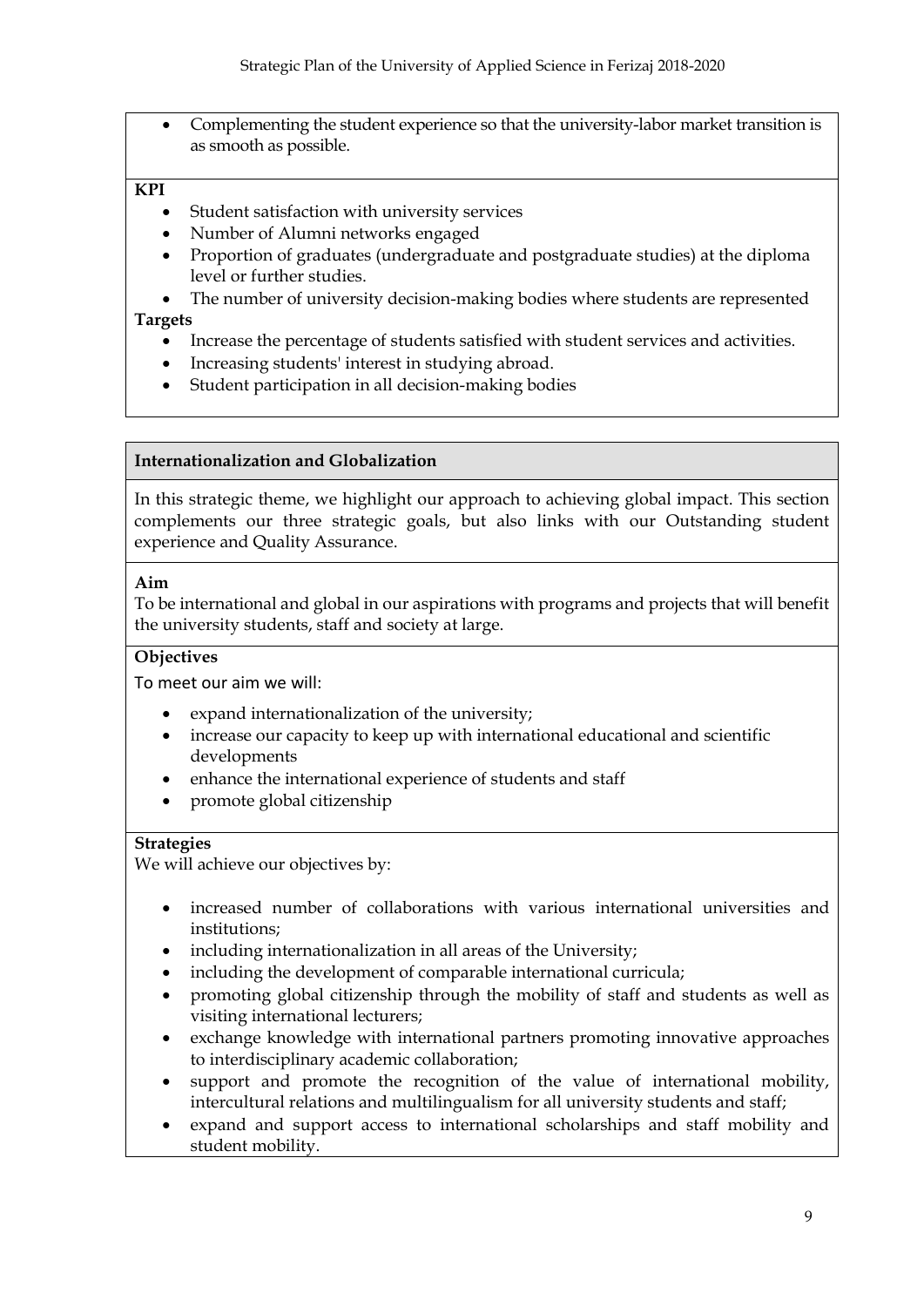#### **KPI**

- Membership in at least one international association of universities
- Signing agreements with international institutions
- Partner in Erasmus + international projects, etc.
- Exchange of students, staff with international universities.
- The number of guest lecturers at the university

#### **Targets**

- Membership in one of the universities' associations in the first year of implementation
- Increase the number of international agreements by 20% by the end of 2020
- Apply at least two capacity building (KA2) and Mobility (KA1) projects to the Erasmus + program each year
- Participation of at least 10 teachers and students in international mobility by the end of 2020
- Attend at least one international teacher in lectures with university students and academic staff.

#### **Quality Assurance**

This strategic theme defines University activities related to study programs and their accreditation, quality assurance in accordance with the requirements of the Accreditation Agency and internal standards of the University.

#### **Aim**

Establish comprehensive plans, mechanisms and systems to monitor and evaluate the quality of service delivery of all University services and programs in order to improve learning.

# **Objectives**

To meet our aim we will:

- assure ourselves and our stakeholders that quality assurance policies, procedures and processes are operating effectively in all areas of the university;
- continually improve the quality assurance plans and mechanisms through reviews, streamlining, and review of their quality assurance practices, policies, regulations and supporting procedures;
- identify our strengths as well as weaknesses for continuous improvement in the short, medium and long term;
- undertake periodic self-assessment in terms of activities, learning and teaching, community engagement and student support services, etc;
- compare with international best quality assurance practices.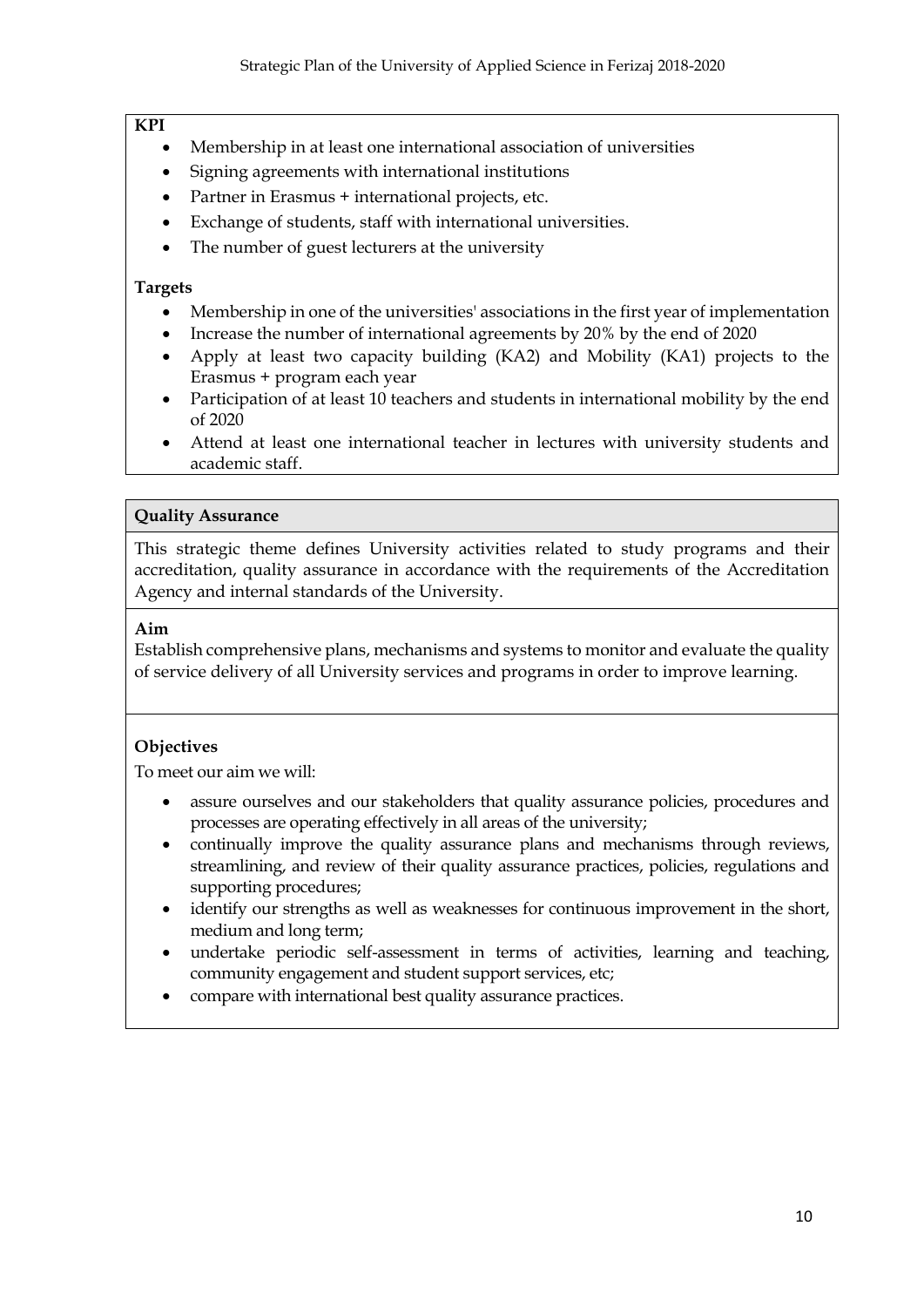# **Strategies**

We will achieve our objectives by:

- involving all stakeholders in internal and external quality assurance processes such as businesses, alumni and students, etc.
- establishing credible quality assessment mechanisms;
- improving internal processes in teaching and learning through student and staff research (academic and administrative);
- through external evaluation of the quality assurance of study programs and graduate employment through research with employers and alumni;
- through continuous monitoring of key performance indicators of the university in general and programs in particular;
- attending international quality assurance conferences and forums.

#### **KPI**

- Successful accreditation of new programs and re-accreditation of existing programs.
- Willingness of internal and external stakeholders to participate in university quality assurance processes,
- Realization of students' expectations and needs, towards their professional development.

#### **Targets**

- Successful evaluation of reaccredited university programs
- Increasing student possibility by 20% year-on-year
- Participation of at least 10 employers in program research

# **Partnership and collaboration with industry (institutes, workshops, training centers and labs)**

This strategic theme defines the activities of the University, which relate to the practical and laboratory work of students and teachers, as well as cooperation with industry and the community in the continuous development and improvement of vocational training. This thematic strategy is closely linked to the two goals of the Excellence in Innovation strategy and Excellence in practical work and research.

#### **Aim**

Develop long-term productive partnerships and collaborations that enhance local and international position and ensure the financial independence and sustainability of the University

# **Objectives**

To meet our aim we will:

- position ourselves as a unique institution to create and exploit partnership opportunities with the business community;
- increase modern laboratory, technological and infrastructure capacities as well as human (professional) capacities;
- provide the opportunity to link theoretical and practical learning through internships in industry;
- build a vocational training and professional and educational qualification.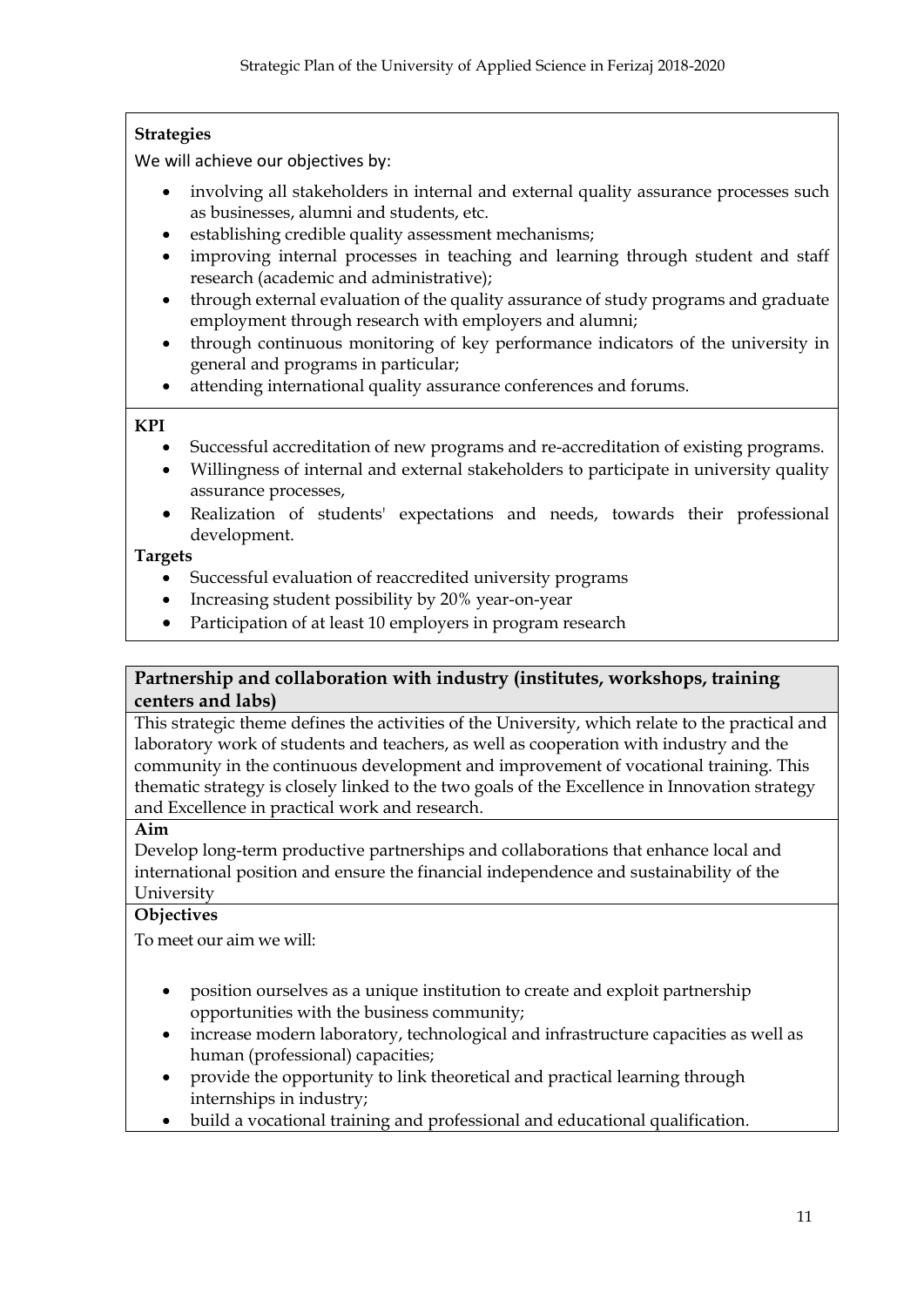# **Strategies**

We will achieve our objectives by:

- deepening our cooperation with existing businesses and creating new partnerships with regional and local businesses;
- develop an innovation center that will provide services and expertise to regional and local businesses;
- develop a reference center for the testing of wood products, plastics, etc. to meet the needs of government institutions and agencies and the business community;
- establishment of an industry cooperation office and a career center for the realization of internships and other industry-related academic activities;
- set up a vocational education and training center;
- strengthen the role of the Industrial Board in the development of the university

### **KPI**

- Number of agreements signed with local businesses,
- Number of Industrial Board meetings
- Opening laboratories and product testing centers
- Number of professional trainings offered to businesses,
- Number of students employed for internships in industry.

#### $\bullet$ . **Targets**

- Increasing the number of students completing professional internships in businesses
- 25% of the University budget to be generated from own source revenues through commercial activities
- Opening of at least two laboratories
- Offering at least one professional training

# **Providing efficient and quality student services**

Student services are a core part of all administrative services at the University and are a complementary part of the strategic goal of excellence in education.

# **Aim**

Provide efficient student services and create opportunities for students to succeed in their studies.

# **Objectives**

To meet our aim we will:

- facilitate students' access to the latest literature and relevant international scientific publications;
- promote the use of information and smart technologies to facilitate their administrative and academic procedures at the University;
- continuously improve the quality of academic and administrative student services;
- create spaces for student social stay at the University.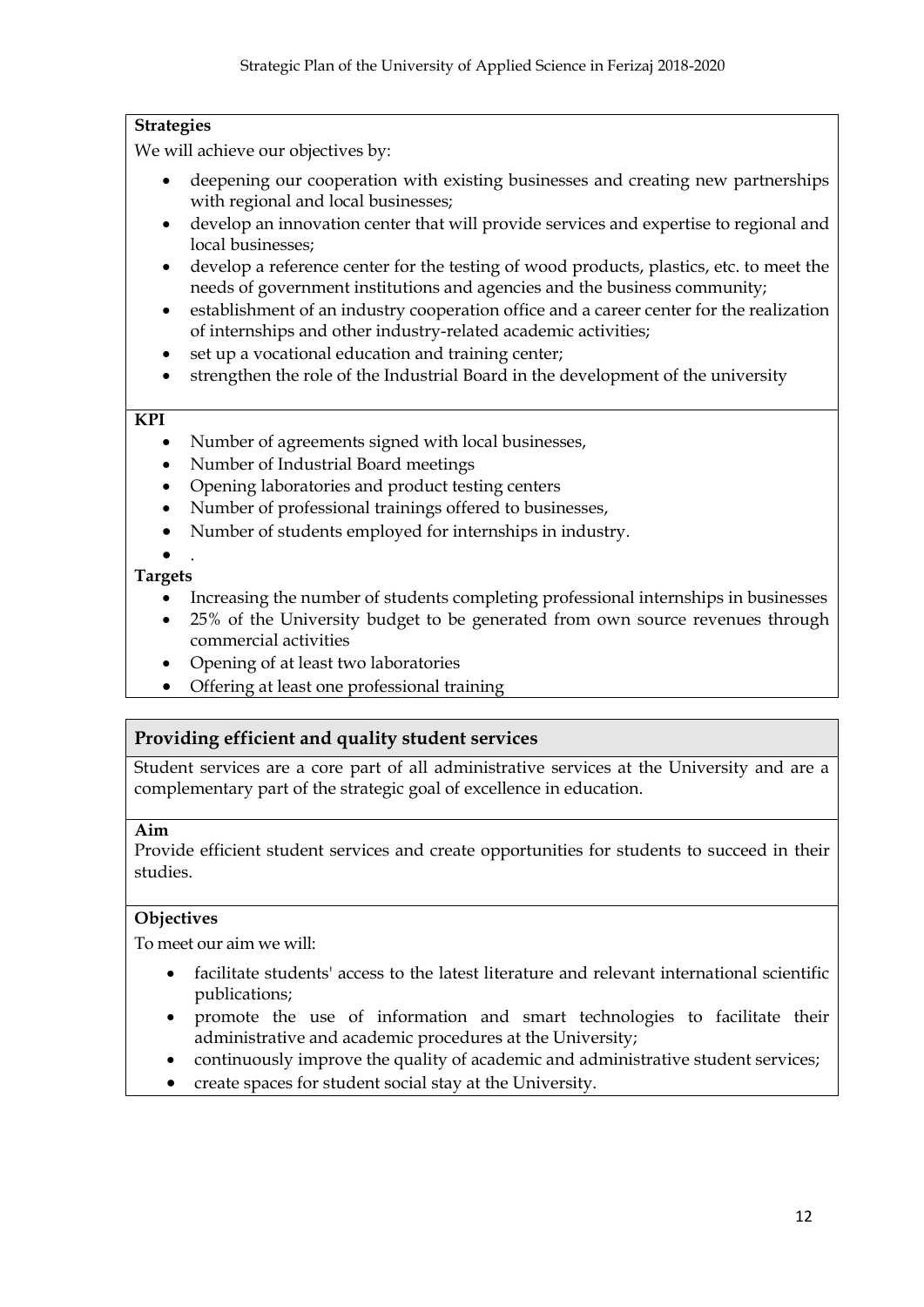# **Strategies**

We will achieve our objectives by:

- providing the University Library with modern and relevant literature for all fields of study at the University;
- create access to the National University Library and other libraries, such as municipal and other universities in Kosovo;
- provide students and staff with access to electronic publications and access to international electronic literature;
- develop an electronic platform for student and university communication for academic exchanges (e-learning)
- providing more student access to computers in classrooms and other shared spaces at the University;
- continuously improve the interaction between administration, student services and student support services based on the results of annual student research.

#### **KPI**

- Number of publications in the university library
- Access to electronic academic resources
- Number of computers that students can use at all times
- Signing of agreements with the national and municipal libraries
- Number of student social spaces within the university

#### **Targets**

- More than 80% of students satisfied with student services at the University
- Increasing new volumes and literature in the library
- Placement of at least 10 computers in separate spaces at the University for use by students
- Creating at least one social space for students
- Signing of an agreement with the national library and at least two municipal libraries in the Ferizaj region.

# **Equality, ethics, diversity**

In this strategic theme we set out our approaches to embedding the principles of equality, inclusion and diversity throughout our community and the University's commitment to widening participation.

#### **Aim**

To create and maintain a diverse community of students and staff, thereby enriching the learning, working and social experience for all.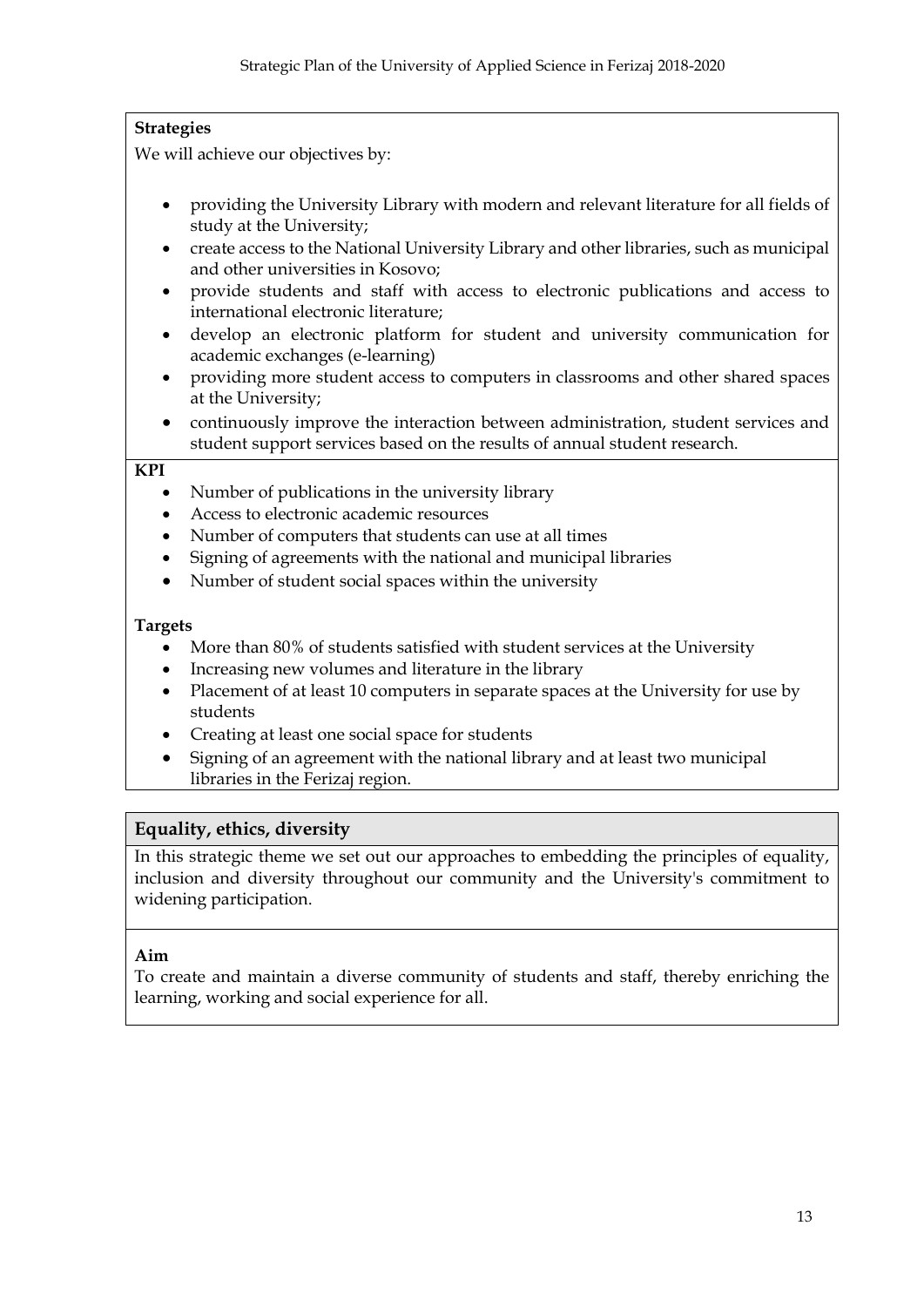# **Objectives**

To meet our aim we will:

- admit the very best students from a wide range of backgrounds, considering equality, inclusion and diversity as fundamental principles of the university;
- foster a culture which permits freedom of thought and expression within a framework of mutual respect;
- enable students to fully embrace values and identify with the mission and vision of the University;
- create the opportunity for students to successfully complete their studies and employment opportunities

#### **Strategies**

We will achieve our objectives by:

- protecting and celebrating diversity as a defining element of the University;
- ensuring staff have appropriate training and information in equality areas to prevent discrimination, make reasonable adjustments, and promote equality of opportunity;
- ensuring staff and students with particular needs have access to appropriate facilities and support;
- orienting prospective students to the opportunities offered by the University;
- offering scholarships to successful students while respecting equality and nondiscrimination
- providing university facilities and infrastructure to the community at community level, including: police, non-governmental organizations, KFOR etc.

#### **KPI**

- Number of students from minority groups with special needs, etc.
- Number of students that University is the first choice.
- Number of debates organized by the student parliament
- Number of activities organized at the university by the wider community

- Increasing the number of students from minority groups, those with special needs, etc.
- At least one activity per year organized at the university by local and regional community representatives
- Increase the proportion of female academic staff appointed and promoted to lecturer, senior lecturer and to female professors by 30%.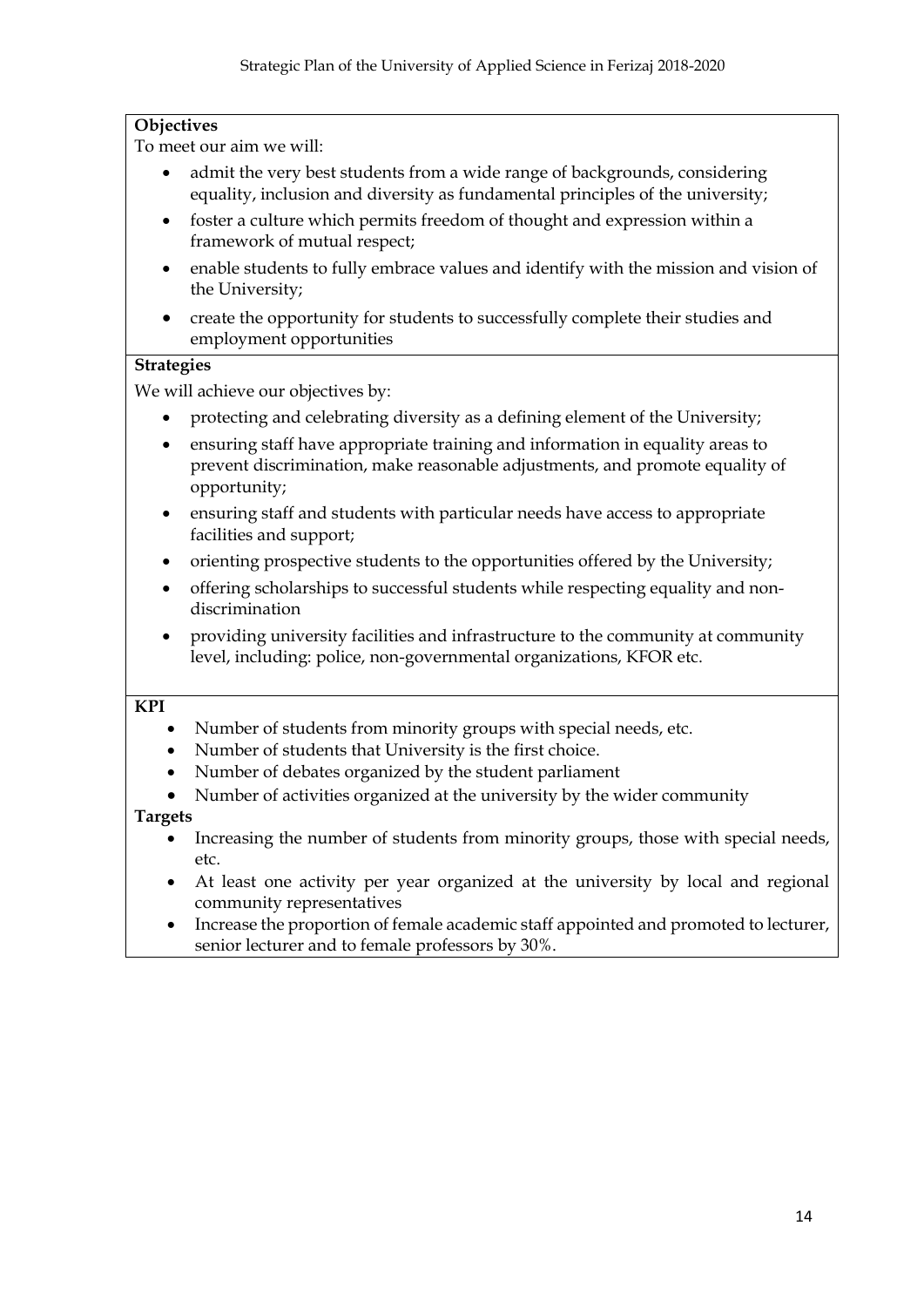# <span id="page-20-0"></span>**RESOURCES**

The realization of our strategic goals is enabled by exceptional people, high-quality physical infrastructure and financial sustainability.

# **People**

Our success in achieving our strategic goals depends on the outstanding performance and contribution of all of our staff. This enabler is related to the Equality and widening participation strategic theme.

#### **Aim**

To value, support, develop and utilize the full potential of our staff, working with each other across our community to make the University a stimulating and successful place to work.

# **Objectives**

To meet our aim we will:

- be attractive to potential employees, and provide a motivating work environment;
- develop our staff abilities and skills, supporting their lifelong development;
- be inclusive, supportive and collegial in our approach which is underpinned by principles of learning, ethics, collaboration, excellence and diversity

#### **Strategies**

We will achieve our objectives by:

- promoting the University as a valuable institution;
- reward commitment and achievement in various ways;
- supporting the development of university staff and their professional and personal advancement;
- fostering a collegiality culture, drawing on excellent leadership, effective management and employee engagement
- providing safe and accessible working environments
- promote ethics, transparency and communication among all staff.

#### **KPI**

- Staff performance during the annual review,
- Number of applicants for a University job
- Satisfaction of staff with the University as an employer and what the university offers

- Increasing the number of job applications at the University by 25% year-on-year;
- Increase staff performance by 20% year-on-year;
- 90% of staff are satisfied with the University as employer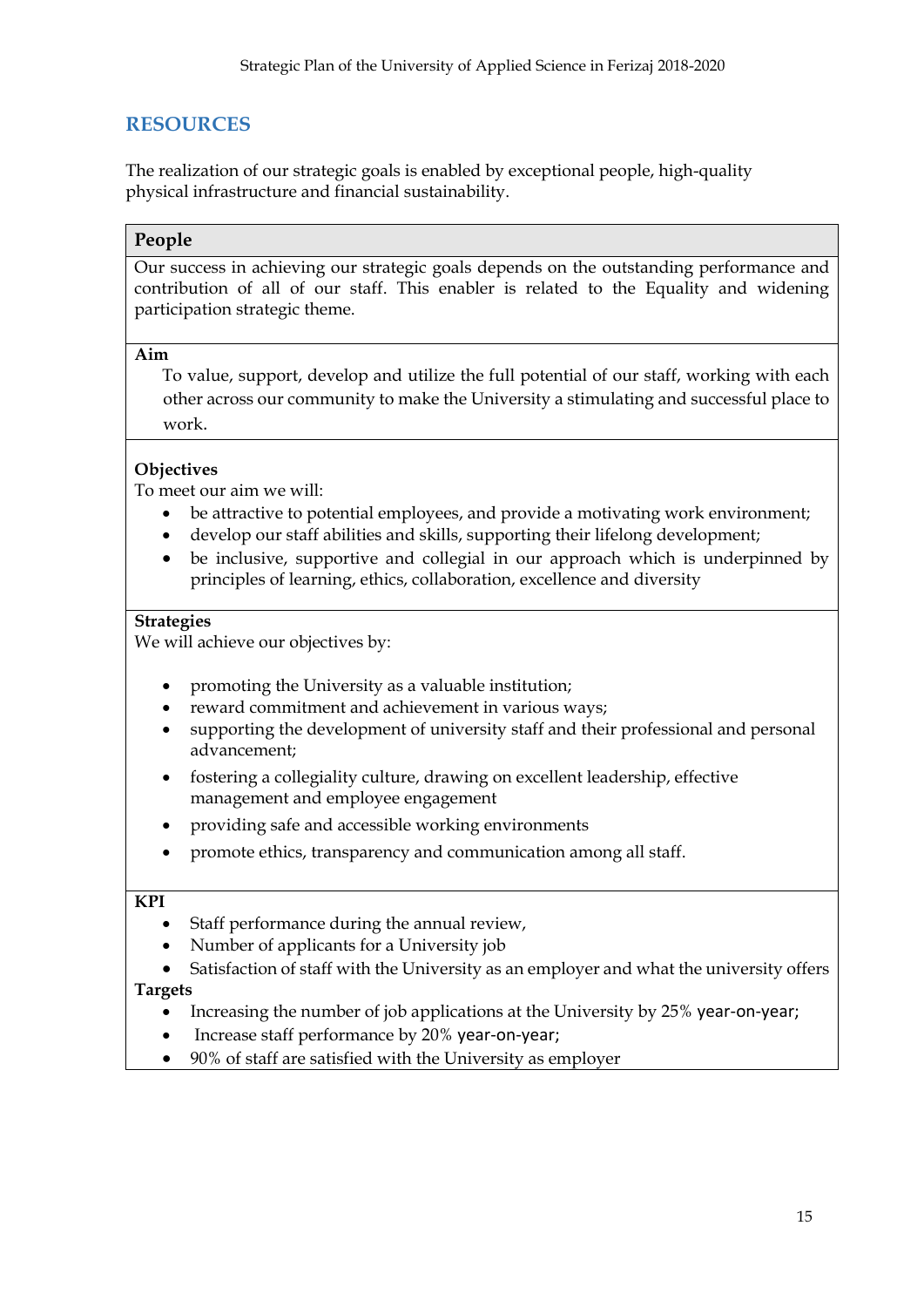# **Infrastructure**

High-quality infrastructure is key to enabling us to achieve our strategic goals. Further detail on the issue of infrastructure provided in other strategic themes

#### **Aim**

To provide a modern, efficient and stimulating working and learning academic environment, research, practical work for students and community service activities

#### **Objectives**

To meet our aim we will:

- regularly monitor the suitability of all infrastructure spaces, information technology (IT) and university libraries;
- create new spaces for the needs of staff and students, suitable for the achievement of academic, teaching and research objectives;
- optimize our use of space;
- develop IT infrastructure to support teaching, learning, research, etc;
- equipping laboratories with modern equipment for the practical work and research of students and academic staff, as well as for performing other commercial activities.

#### **Strategies**

We will achieve our objectives by:

- adapting the University's infrastructure to meet the necessary changes and requirements of the staff, students and the wider community we serve to support academic activities;
- provide adequate facilities and equipment for supporting activities in teaching, research and commercial activities;
- deploy IT and internal communication to ensure easy access to information and to support the study and individual and group work of students;
- develop and maintain university assets such as: laboratories, workshops, libraries, etc.

#### **KPI**

- Satisfaction of staff and students with University infrastructure
- Number of new spaces created by the University
- Laboratories with modern conditions for conducting practical work and research for students and academic staff.
- Number of computers and other IT equipment in the University

- Increase the space in the existing building by at least 1000m2 by 2020
- Increase student and staff satisfaction with infrastructure (library, information technology (IT), study space and equipment at least 85%).
- Establish at least two laboratories and equip them with modern equipment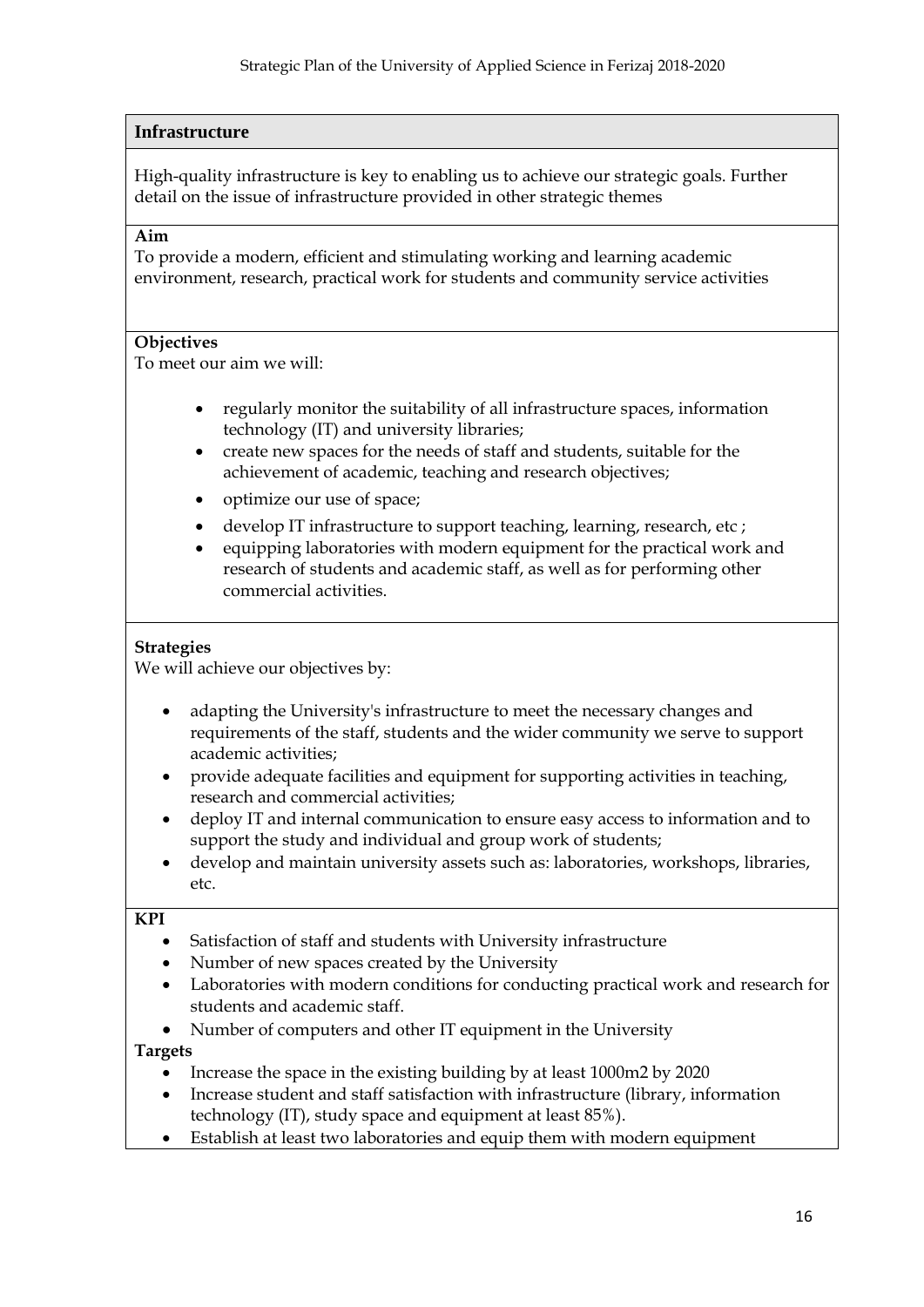# **Budget/Finance**

Delivery of all the University's aims and objectives is dependent on our overall financial strength, and state budgetary power

#### **Aim**

To maintain and enhance our overall financial strength in order to deliver our strategic goals and enhance the University's competitive position.

#### **Objectives**

To meet our aim we will:

- create opportunities to raise funds generated through the University's commercial activities
- ensure short- and medium-term viability
- ensure high standards of accountability, probity and financial control
- Ensure good financial management being cost efficient

## **Strategies**

We will achieve our objectives by:

- prioritising and aligning our resources to our strategic priorities
- monitoring the economic and funding environment and objectively appraising the short and long-term financial implications of all major decisions
- periodically reviewing and updating our financial strategy and undertaking an annual assessment of our financial sustainability
- securing and managing sufficient funds from the MEST to support the University's infrastructure investment;
- manage overall risk (managerial and financial) through internal audit;
- coordinated with MEST to enable the University to generate income from its commercial activities;
- providing and supporting teaching, science and internships in the form of scholarships for students through collaboration with the Industrial Board;

#### **KPI**

- Independence in management of funds from MEST
- Increase the annual budget of the University
- Positive Internal Audit Report of MEST and General
- Adequate control and management of University funds and budgets,
- Transparency and access to documents on how funds are spent and University budget.

- 25% of University income generated separate from the government budget (public funds)
- University independent in the administration of budget by the end of 2020
- Unqualified audit report in each year
- Budget increase year-on-year by at least 25%
- Publication of university annual financial reports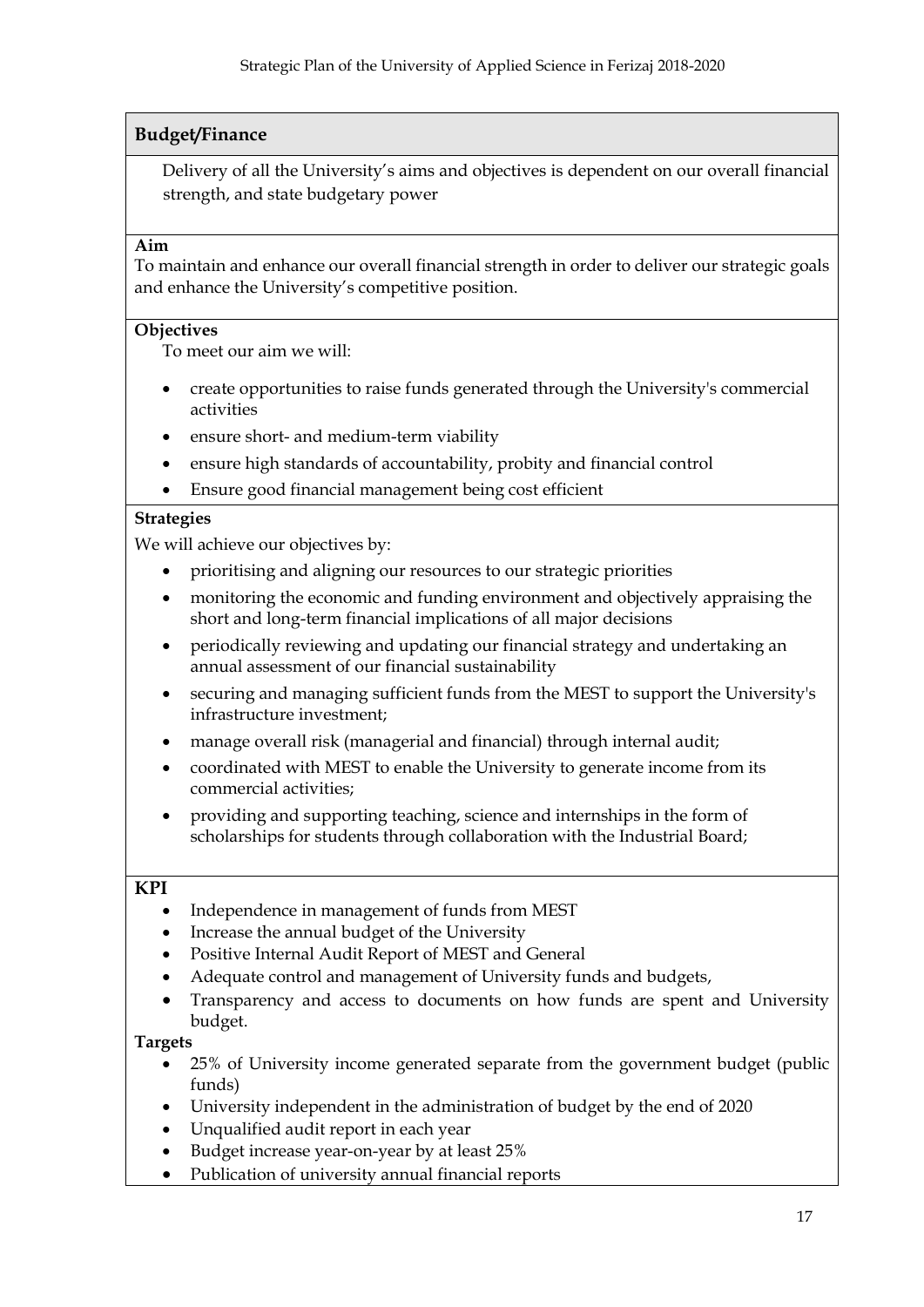# <span id="page-23-0"></span>**BUDGET**

| The main<br>strategic<br>category | <b>Specific strategies</b>                                                                                    | 2018         | 2019         | 2020         |
|-----------------------------------|---------------------------------------------------------------------------------------------------------------|--------------|--------------|--------------|
|                                   | <b>Excellence</b> in<br>education                                                                             | 22,000.00    | 38,000.00    | 38,000.00    |
| <b>Strategic</b><br>goals         | Excellence in<br>practical work and<br>research                                                               | 35,000.00    | 64,750.00    | 64,750.00    |
|                                   | <b>Excellence</b> in<br>innovation                                                                            | 18,000.00    | 27,000.00    | 27,000.00    |
|                                   | Outstanding<br>student experience                                                                             | 8,196.00     | 9,000.00     |              |
| Thematic<br><b>Strategies</b>     | Internationalization<br>and Globalization                                                                     | 6,000.00     | 52,120.00    | 52,120.00    |
|                                   | <b>Quality Assurance</b>                                                                                      | 18,000.00    | 37,000.00    | 37,000.00    |
|                                   | Partnership and<br>collaboration with<br>industry (institutes,<br>workshops,<br>training centers<br>and labs) | 17,000.00    | 17,000.00    | 17,000.00    |
|                                   | Equality, ethics,<br>diversity                                                                                | 20,500.00    | 25,000.00    | 25,000.00    |
|                                   | Providing efficient<br>and quality student<br>services                                                        | 26,000.00    | 31,000.00    | 31,000.00    |
|                                   | People                                                                                                        | 757,712.00   | 777,857.00   | 777,857.00   |
| <b>Resources</b>                  | Infrastructure                                                                                                | 500,000.00   | 1,150,000.00 | 1,150,000.00 |
|                                   | <b>Utilities</b>                                                                                              | 21,000.00    | 21,000.00    | 21,000.00    |
|                                   | <b>Budget</b>                                                                                                 | 1,470,908.00 | 2,228,546.00 | 2,228,546.00 |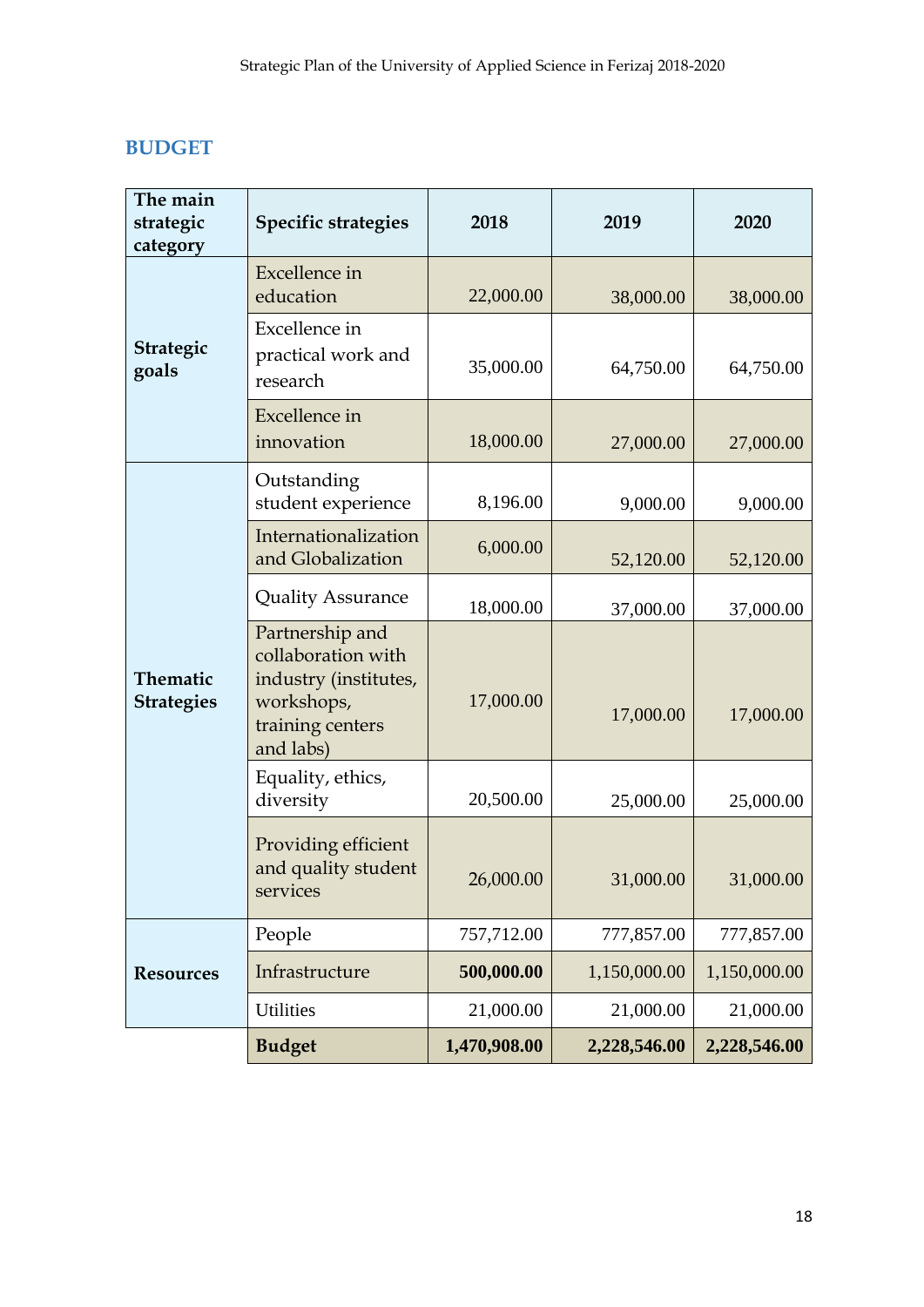# Appendix A: SWOT Sector Analysis

| <b>Strengths</b> |                                   |              |         | Weaknesses     |                                    |
|------------------|-----------------------------------|--------------|---------|----------------|------------------------------------|
|                  | Knowledge                         | $\dot{m}$    | quality |                | Lack of human resources,           |
|                  | management,                       |              |         | $\bullet$      | Incomplete space<br>for<br>the     |
| ٠                | Experience                        | in           | quality |                | development of the practical part  |
|                  | management,                       |              |         |                | of studies,                        |
| ٠                | Model for others,                 |              |         | ٠              | Objectivity in evaluating teaching |
| ٠                | Courageous and motivating,        |              |         |                | outcomes,                          |
|                  | Innovative                        |              |         |                | Lack of literature in Albanian     |
|                  | Staff willingness to              |              | accept  |                | language                           |
|                  | changes for quality management    |              |         |                |                                    |
|                  | Opportunities                     |              |         | <b>Threats</b> |                                    |
|                  | Incorporate best practices, and   |              |         |                | Legislation changes,               |
|                  | international experiences.        |              |         | $\bullet$      | Embracing new methods<br>0t        |
| $\bullet$        | Involve businesses in the process |              |         |                | evaluating student<br>learning     |
|                  | of evaluating practical learning, |              |         |                | outcomes.                          |
|                  | Electronic self-assessment        |              | by      | ٠              | Students' opposition to electronic |
|                  | students                          | for academic | and     |                | assessment.                        |
|                  | administrative staff.             |              |         |                |                                    |

# **International Cooperation**

| <b>Strengths</b>                                                                                                                                                                                                                                                                                                                    | Weaknesses                                                                                                                                                                                                                                      |
|-------------------------------------------------------------------------------------------------------------------------------------------------------------------------------------------------------------------------------------------------------------------------------------------------------------------------------------|-------------------------------------------------------------------------------------------------------------------------------------------------------------------------------------------------------------------------------------------------|
| Knowledge in creating contacts,<br>Willingness to participate in<br>٠<br>international academic / scientific<br>activities,<br>UASF leadership staff, trained<br>and competent in international<br>affairs,<br>The only University of Applied<br>Sciences in Kosovo,<br>Ability to develop and design of<br>international projects. | of adequate staff<br>Lack<br>for<br>international relations,<br>Limited staff knowledge<br><sub>of</sub><br>٠<br>English Language,<br>Visa issues<br>institution<br><b>New</b><br>the<br>in<br>international academic world,<br>Lack of finance |
| Opportunities                                                                                                                                                                                                                                                                                                                       | <b>Threats</b>                                                                                                                                                                                                                                  |
| Mobility for staff and students,<br>Network<br>membership<br>and<br>٠<br>university associations,<br>funds<br>Raising<br>through<br>٠<br>international and humanitarian<br>projects.                                                                                                                                                | Delays in free movement,<br>Failures in international projects,<br>$\bullet$<br>part of which is UASF.<br>Opening of new UAS in Kosovo<br>$\bullet$                                                                                             |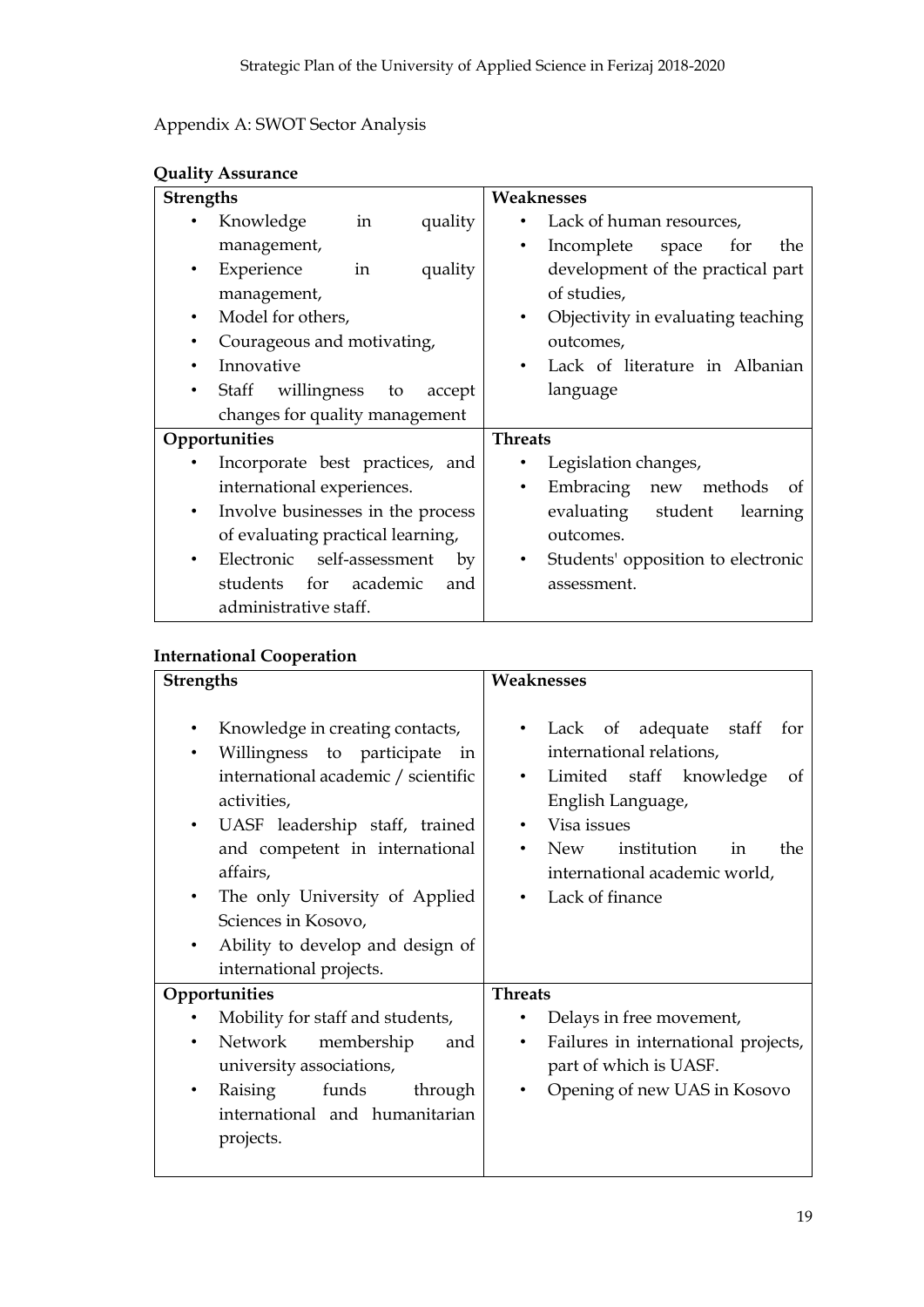| <b>Finances</b>                                                                                                                                                                                                                                                                                                                                                                                                                                                                                                                                                                                                                                                                                                                                                |                                                                                                                                                                                                                                                                                                                                                                                                                                                                                                                          |
|----------------------------------------------------------------------------------------------------------------------------------------------------------------------------------------------------------------------------------------------------------------------------------------------------------------------------------------------------------------------------------------------------------------------------------------------------------------------------------------------------------------------------------------------------------------------------------------------------------------------------------------------------------------------------------------------------------------------------------------------------------------|--------------------------------------------------------------------------------------------------------------------------------------------------------------------------------------------------------------------------------------------------------------------------------------------------------------------------------------------------------------------------------------------------------------------------------------------------------------------------------------------------------------------------|
| <b>Strengths</b>                                                                                                                                                                                                                                                                                                                                                                                                                                                                                                                                                                                                                                                                                                                                               | Weaknesses                                                                                                                                                                                                                                                                                                                                                                                                                                                                                                               |
| The willingness and motivation of<br>to<br>contribute<br>without<br>staff<br>reservation.<br>Location closely related to the<br>$\bullet$<br>development of the Ferizaj /<br>region (eg Wood, Metals, Hotel,<br>etc.)<br>Stability of financial resources -<br>salaries                                                                                                                                                                                                                                                                                                                                                                                                                                                                                        | Lack of Academic Staff<br><sub>of</sub><br>professional<br>Lack<br>administrative staff<br>budget<br>Limited<br>(Increasing<br>requirements for academic and<br>administrative<br>staff, tools<br>laboratories, Organizing<br>study<br>corporations<br>visits<br>to<br>and<br>developed industries<br>Lack of financial independence for<br>$\bullet$<br>management of own budget -<br>Weaknesses of MEST in efficient<br>financial<br>organization<br>of<br>procedures<br>MEST bureaucracy of execution of<br>payments. |
| Opportunities                                                                                                                                                                                                                                                                                                                                                                                                                                                                                                                                                                                                                                                                                                                                                  | <b>Threats</b>                                                                                                                                                                                                                                                                                                                                                                                                                                                                                                           |
| Identification of a new segment,<br>changes<br>competitive<br>in<br>technological<br>conditions,<br>changes,<br>improvement<br>οf<br>relationships, may present good<br>opportunities for the UASF.<br>Creating networking with the<br>business community, institutions<br>international<br>like<br>same<br>institutions can directly influence<br>operation<br>the<br>of<br>new<br>opportunities at USHAF.<br>Self-financing<br>through<br>professional services for product<br>certification, transfer of know<br>how technology.<br>Participation of businesses in co-<br>٠<br>financing for specific directions<br>and projects<br>Twinning with Universities in<br>order to apply for joint projects.<br>New technology, new materials,<br>processes etc. | Budget non-support (limited staff<br>availability)<br>Disproportionate development of<br>$\bullet$<br>industry in proportion with labor<br>market requirements<br>Failure to meet obligations to<br>$\bullet$<br>(for<br>operators<br>contractual<br>services)<br>Inability to execute decisions on<br>management and other structures<br>(fuel, telephone, health insurance<br>for student staff, etc.).                                                                                                                |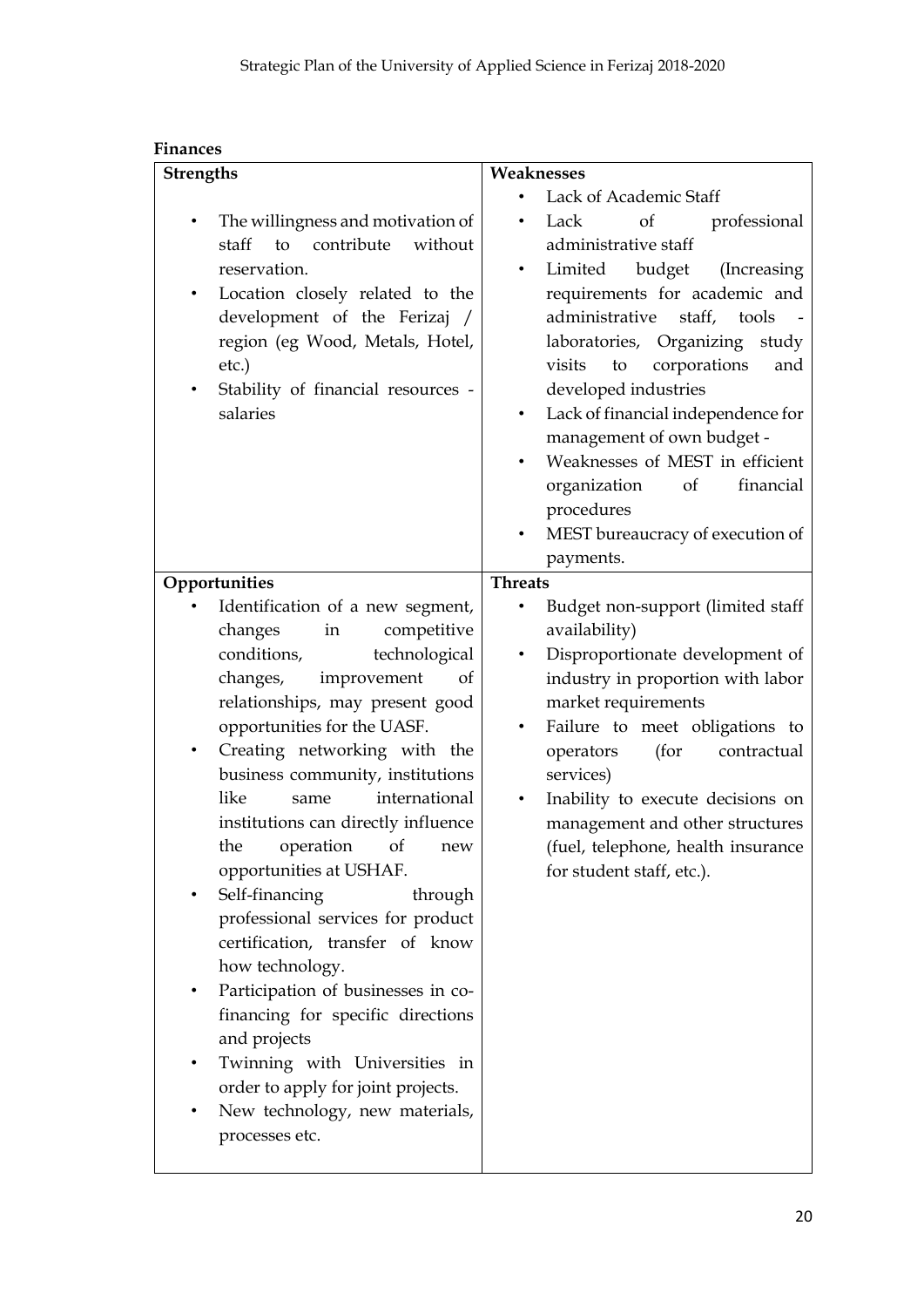# **Teaching**

| <b>Strengths</b>                                   | Weaknesses                                   |
|----------------------------------------------------|----------------------------------------------|
| • The only university of applied sciences          | Lack<br>of<br>finances<br>and                |
| in Kosovo and in the region                        | concretization tools.                        |
| • Possibility of generating own finances.          | Lack of<br>space for<br>further<br>٠         |
| • Business (industry) agreements.                  | (reading<br>expansion<br>rooms,              |
| • Development of curricula based on                | dormitory)                                   |
| European models and tailored to the                | Lack of recreational - sports                |
| needs of the market in the region.                 | spaces                                       |
| infrastructure<br>Modern<br>for<br>the             | Lack of sufficient and fast internet         |
| realization of theoretical and practical           | access.                                      |
| learning (classrooms, institutes).                 | Lack of literature in the Albanian<br>٠      |
| • University with a growing staff                  | language                                     |
| depending on the requirements and in               | Lack of sufficient academic and<br>$\bullet$ |
| line with the strategy.                            | professional staff.                          |
|                                                    | Lack of tutor students<br>and                |
|                                                    | instructors in certain areas.                |
| Opportunities                                      | <b>Threats</b>                               |
| Student<br>internships<br>the<br>at                | Political and economic<br>social             |
| university<br>enterprise<br>$\sqrt{2}$<br>$\prime$ | environment                                  |
| institution / company facilities.                  | Security measures for<br>the                 |
| Certification for Recognition of<br>$\bullet$      | protection of business data and              |
| Prior Learning (RPL)<br>(hotel,                    | (from<br>the<br>secrecy<br>rapid             |
| woodworking, engineering),                         | development of technology)                   |
| Checking,<br>evaluating<br>and<br>$\bullet$        | Insufficient<br>economic                     |
| certifying product materials.                      | development and the impact of                |
| Creating conditions for opening                    | globalization<br>leaving<br>on<br>the        |
| workshops<br>and<br>service                        | experts abroad                               |
| complexes.                                         | <b>Budget constraints by MEST</b>            |
| Different expertise.                               |                                              |
| Large labor market for our                         |                                              |
| (eg<br>woodworking,<br>programs                    |                                              |
| approximately 180 businesses in                    |                                              |
| Ferizaj region only and beyond)                    |                                              |
| Cooperation agreements<br>with                     |                                              |
| European universities<br>and                       |                                              |
| businesses.                                        |                                              |
| Opening new<br>programs                            |                                              |
| depending on<br>labor<br>market                    |                                              |
| requirements.                                      |                                              |
| Selecting the best students for                    |                                              |
| tutor and instructor                               |                                              |
|                                                    |                                              |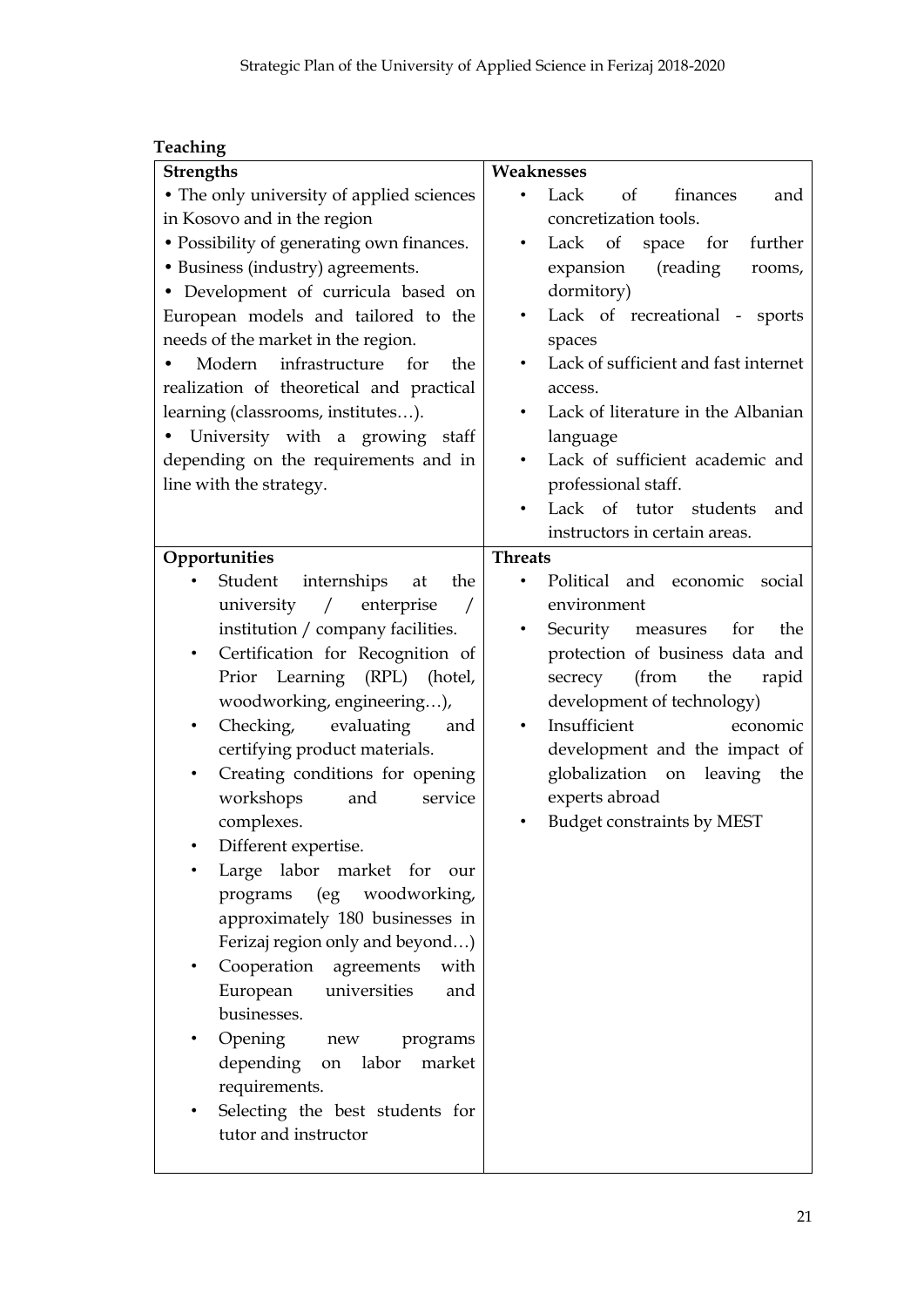# **Administration**

| <b>Strengths</b> |                                  |              | Weaknesses     |                                    |
|------------------|----------------------------------|--------------|----------------|------------------------------------|
|                  | Qualified staff, age, gender     |              |                | Replacement of staff in case of    |
|                  | Digitization of services         |              |                | absence                            |
| $\bullet$        | Efficiency in information and    |              | $\bullet$      | Lack of mobility module in the     |
|                  | their updating of services       |              |                | digital system                     |
|                  |                                  |              | $\bullet$      | Digitization of attendance records |
|                  |                                  |              |                | Lack of materials for laboratories |
|                  |                                  |              | $\bullet$      | Lack of donations - Further        |
|                  |                                  |              |                | project financing agreements such  |
|                  |                                  |              |                | as: Agreement with USAID           |
|                  |                                  |              |                |                                    |
|                  | Opportunities                    |              | <b>Threats</b> |                                    |
|                  | Further                          | professional | $\bullet$      | Data Backup                        |
|                  | development of staff             |              | $\bullet$      | Increase the competitiveness of    |
| ٠                | Increase of administrative staff |              |                | the same services from other       |
|                  | Increase of internal control     |              |                | Universities.                      |
|                  |                                  |              |                |                                    |

# **Industry and practical work**

| <b>Strengths</b>                                                                                                                                                                                                                                                                                                                                                                                                                                                                                                                                                                            | Weaknesses                                                                                                                                                                                                                                                                                                                  |
|---------------------------------------------------------------------------------------------------------------------------------------------------------------------------------------------------------------------------------------------------------------------------------------------------------------------------------------------------------------------------------------------------------------------------------------------------------------------------------------------------------------------------------------------------------------------------------------------|-----------------------------------------------------------------------------------------------------------------------------------------------------------------------------------------------------------------------------------------------------------------------------------------------------------------------------|
| Academic Programs (Unique<br>Applications)<br>Infrastructure (Laboratories,<br>Equipment)<br><b>Existing Agreements with</b><br>$\bullet$<br>Industry (Student Internship)<br>Experience and qualifications of<br>$\bullet$<br>academic staff<br>Leadership and management of<br>$\bullet$<br>the institution<br>Number of students<br>Relatively new staff (foreign<br>$\bullet$<br>language proficiency)<br>Industrial Board (designing<br>$\bullet$<br>curricula as per their<br>requirements)<br>Student employment<br>٠<br>opportunities (after studies)<br>Mobility of academic staff | <b>Budget</b><br>Lack of staff<br>Student transportation UASF-<br>$\bullet$<br>Enterprise<br>Lack of student health insurance<br>$\bullet$<br>(during internships)<br>Incomplete laboratories<br>$\bullet$<br>Dependency on MEST<br>$\bullet$<br>Career office for tracking the<br>$\bullet$<br>practical part of students. |
| Opportunities<br>Establishment of the Institute<br>(laboratory for various action)                                                                                                                                                                                                                                                                                                                                                                                                                                                                                                          | <b>Threats</b><br>Safety and health (review of labor<br>law for internships)                                                                                                                                                                                                                                                |
|                                                                                                                                                                                                                                                                                                                                                                                                                                                                                                                                                                                             | Lack of institutional support                                                                                                                                                                                                                                                                                               |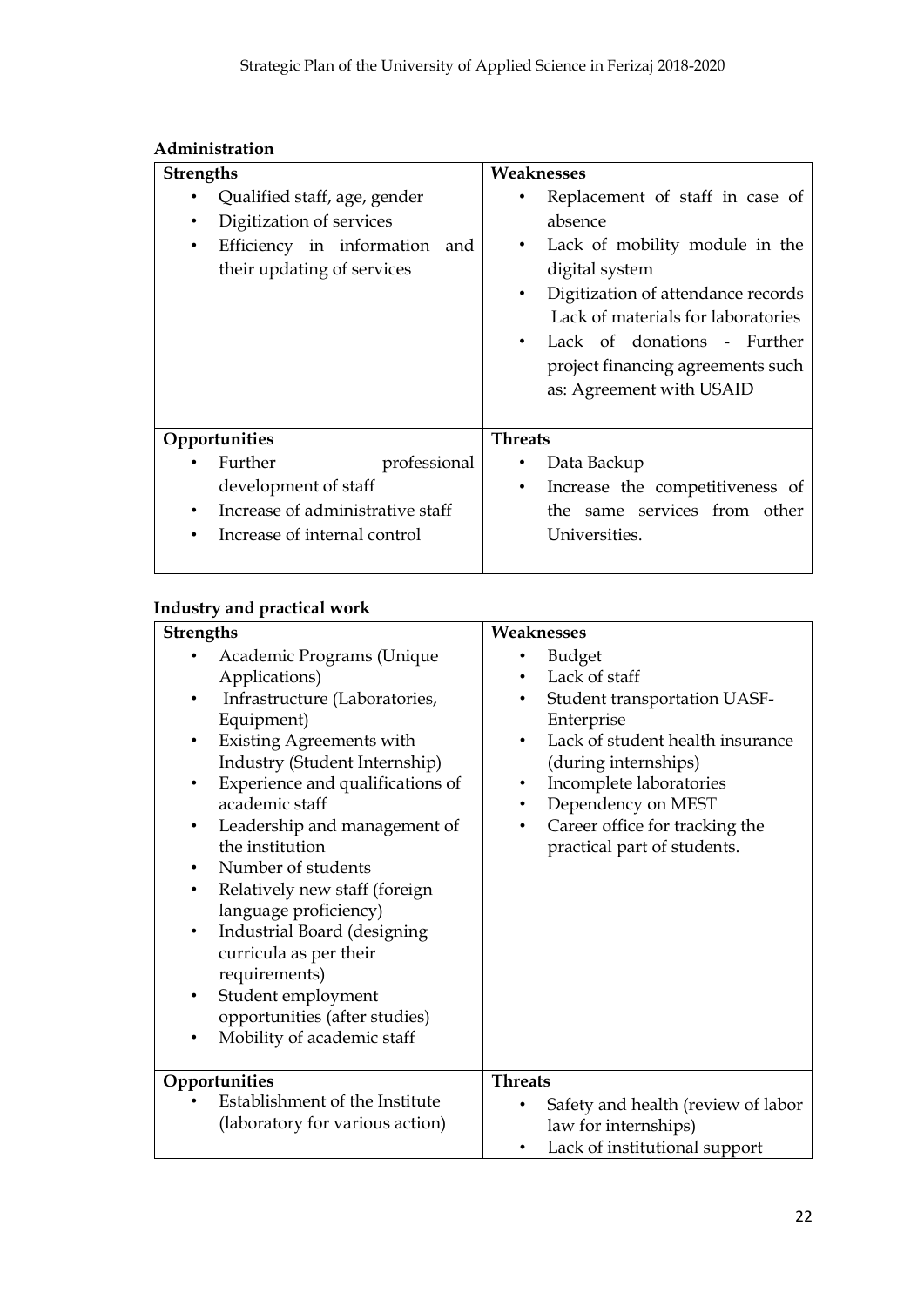| Certifications of companies with<br>ISO 9001 and other quality | Lack of space for infrastructure<br>capacity building |
|----------------------------------------------------------------|-------------------------------------------------------|
| standards.                                                     | Creating the same curricula from                      |
| Establishing cooperation                                       | other institutions (simulation                        |
| agreements with global                                         | market)                                               |
| organizations (the possibility of                              | Visa liberalization                                   |
| student internships in European                                | Lack of the same programs at the                      |
|                                                                |                                                       |
| countries and beyond)                                          | secondary education level                             |
| Cooperation agreements with the                                | Economic stagnations.                                 |
| largest companies in the country                               |                                                       |
| Bringing senior managers of                                    |                                                       |
| prestigious companies to lectures                              |                                                       |
| Improving curricula in                                         |                                                       |
| collaboration with the Business                                |                                                       |
| community                                                      |                                                       |
| Provision of income from the                                   |                                                       |
| University (laboratories with                                  |                                                       |
| direct contracts and associates)                               |                                                       |
| Organization of job fairs and                                  |                                                       |
| participation in national and                                  |                                                       |
| international job fairs                                        |                                                       |
| Creation of new academic                                       |                                                       |
| programs tailored to the needs of                              |                                                       |
| the market (even outside the                                   |                                                       |
| current scope)                                                 |                                                       |
| Drafting the join regulations                                  |                                                       |
| between the Company - UASF                                     |                                                       |
|                                                                |                                                       |
|                                                                |                                                       |